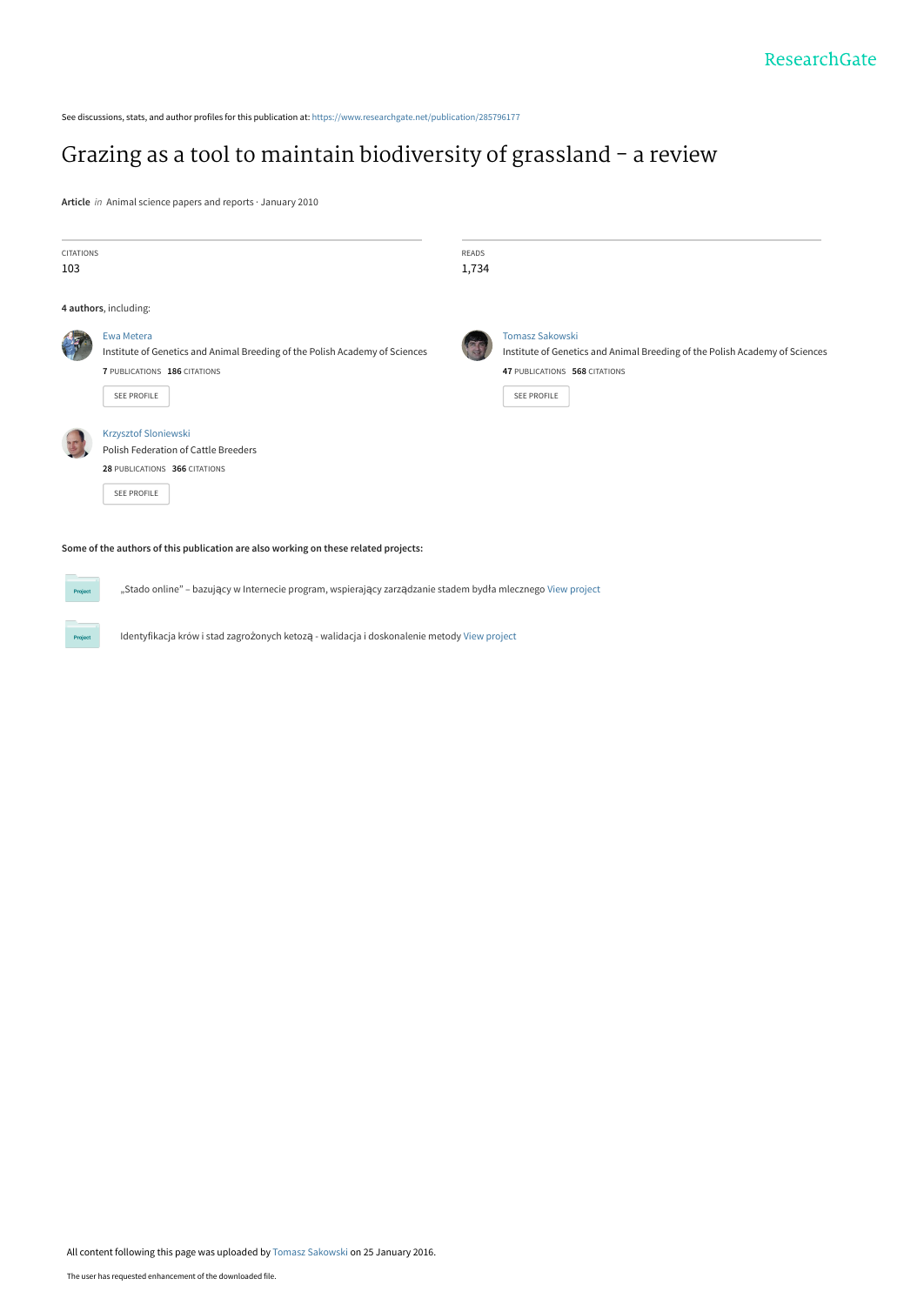*Animal Science Papers and Reports* vol 28. (2010) no. 4, 315-334 Institute of Genetics and Animal Breeding, Jastrzębiec, Poland

## **Grazing as a tool to maintain biodiversity of grassland – a review**

### **Ewa Metera1 , Tomasz Sakowski1 \*, Krzysztof Słoniewski<sup>1</sup> , Barbara Romanowicz2**

<sup>1</sup>Polish Academy of Sciences Institute of Genetics and Animal Breeding, Jastrzębiec, 05-552 Wólka Kosowska, Poland

<sup>2</sup>Compassion in World Farming, River Court, Mill Lane, Godalming, Surrey GU7 1EZ, UK

*(Received October 2, 2009; accepted September 20, 2010)*

**The intensification of agriculture has a great influence on grassland, resulting in the disappearance of many plant and animal species and changing open landscape. Sustainable farming practices, which use farm animal grazing, are seen as a potential solution to continued biodiversity loss resulting from over- or undergrazing. In the article the influence of grazing animals on grassland biocenoses and their use in active biodiversity protection are reviewed based on over 100 references. It is concluded that animal grazing can be a tool to maintain or restore biodiversity of open landscape and contribute to the aesthetic and leisure importance of grassland. The successful use of grazing for environment protection and biodiversity enhancement requires careful planning and should be adapted to local conditions. A deep understanding of the relationship between herbivores, plant, and small animal communities and the abiotic environment is essential. Therefore, there is a need for comprehensive research programmes in the area of extensive grazing, combining expertise from ecology, botany, agronomy, animal production and rural economics. The research should include both field experiments and development of appropriate models, allowing for the design of agroenvironmental schemes aimed at the protection of grassland biocecenoses.**

**KEY WORDS: biodiversity / grassland / grazing / herbivores / landscape protection** 

<sup>\*</sup>Corresponding author: t.sakowski@ighz.pl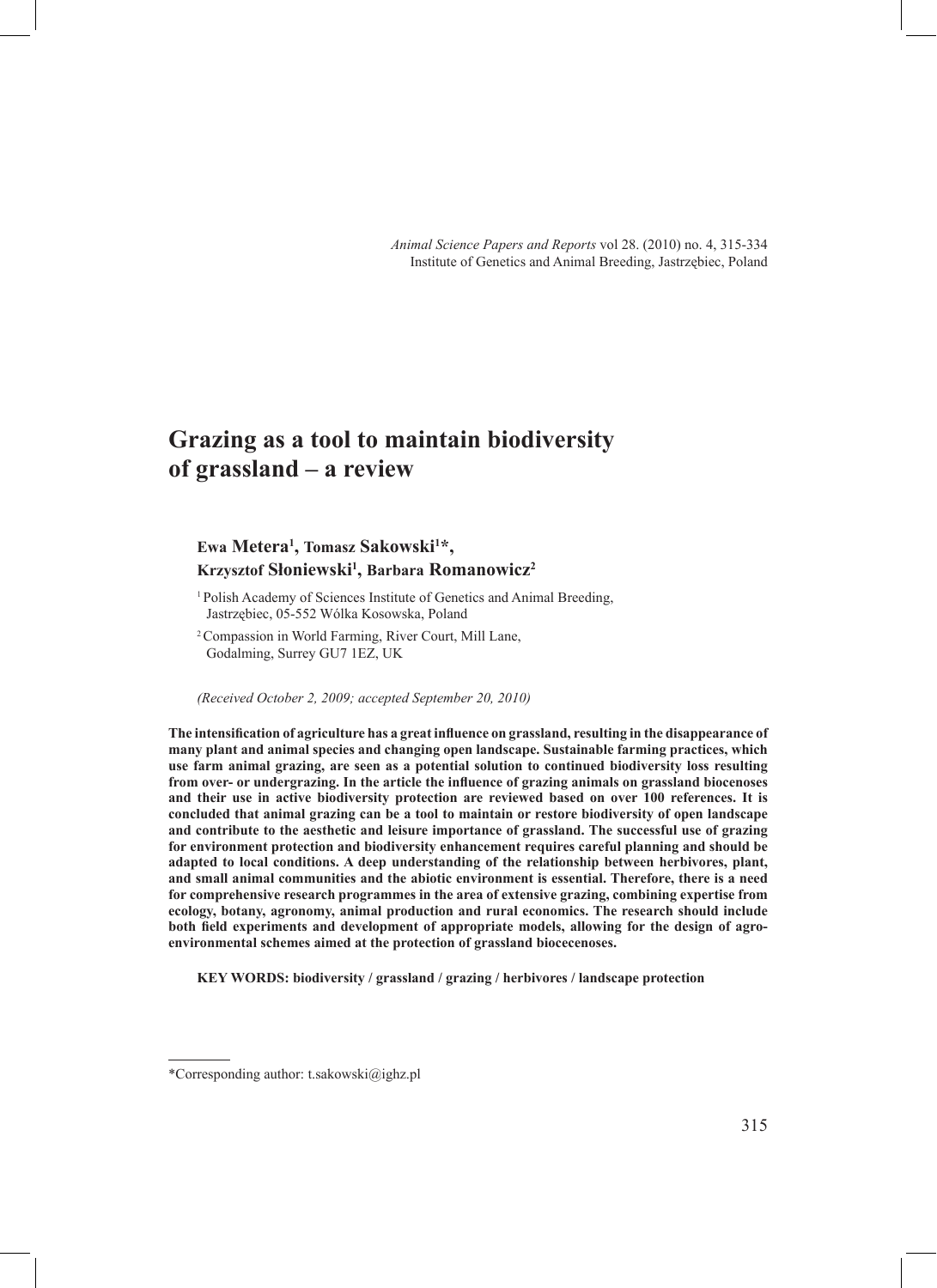#### **Introduction**

Grassland is an important agroecosystem, constituting more than 30% of agricultural land in Central Europe [Zimkova *et al*. 2007] and 20-22% of the total area used in agriculture in Poland [Sawicki 2006, European Commision 2009]. Grassland plays an important role in European animal production, particularly in production of milk [Smit *et al*. 2008]. As well as their contribution to food and feed production, pastures and meadows form specific landscape and are a habitat for many species of plants and animals, resulting in a high biodiversity referring to all living organisms existing and interacting within an ecosystem [Vandermeer and Perfecto 1995, van Wieren and Bakker 2008].

In agroecosystems, biodiversity performs a variety of ecological services beyond the production of food and feed, including the recycling of nutrients, regulation of microclimate and local hydrological processes, suppression of undesirable organisms and detoxication of noxious chemicals [Altieri 1999]. There is growing evidence that the level of internal regulation of functions in agroecosystems is largely dependent on the level of plant and animal biodiversity present. Thus, biodiversity of grassland is important not only as a tool to protect plant and animal communities, but also in sustaining their agricultural productivity.

The intensification of agriculture, largely driven by economic factors, has a major influence on grassland. In general, extensive meadows and pastures are less productive and give crop with a lower net energy content compared to those managed intensively. Thus, farmers expect to achieve quicker and better results with intensive practices, such as frequent fertilization. Agricultural activities such as tillage, drainage, intercropping, rotation, grazing and extensive use of pesticides and fertilizers have significant implications for wild species of flora and fauna [McLaughlin and Mineau 1995]. In consequence, the overly-intensive use of grasslands is the main reason for the disappearance of many plant species [Bohner 2007]. Gough and Grace [1998] and Marty [2006] also highlight, that an increase in grassland productivity results in a decline in number of plant species in many habitats. Consequently, a remarkable decrease in the range and abundance of many species associated with farmland has been reported across Europe. Sustainable farming systems such as extensive or organic farming, with the use of farm animal grazing, are seen as a potential solution to continued biodiversity loss. It has been shown that organic and low-input production systems support greater genetic and biotic diversity of agricultural ecosystems [Duelli 1997, Bartoszuk *et al*. 2001, Hansen *et al*. 2001, Bohner 2007]. In regions with rich soils, the number of species on organic fields has been found to be up to 10 times higher compared to conventional fields [Heineken 1990].

Extensively managed pastures and meadows are of crucial importance for grassland biodiversity across Europe. Unfortunately, biodiversity of such biocenoses is currently threatened either by intensive use or by abandonment [Bartoszuk *et al*. 2001, Dolek and Geyer 2002, Poschlod and Wallis de Vries 2002]. In many areas of Europe, low grazing pressure leads to the creation of unexploited areas that are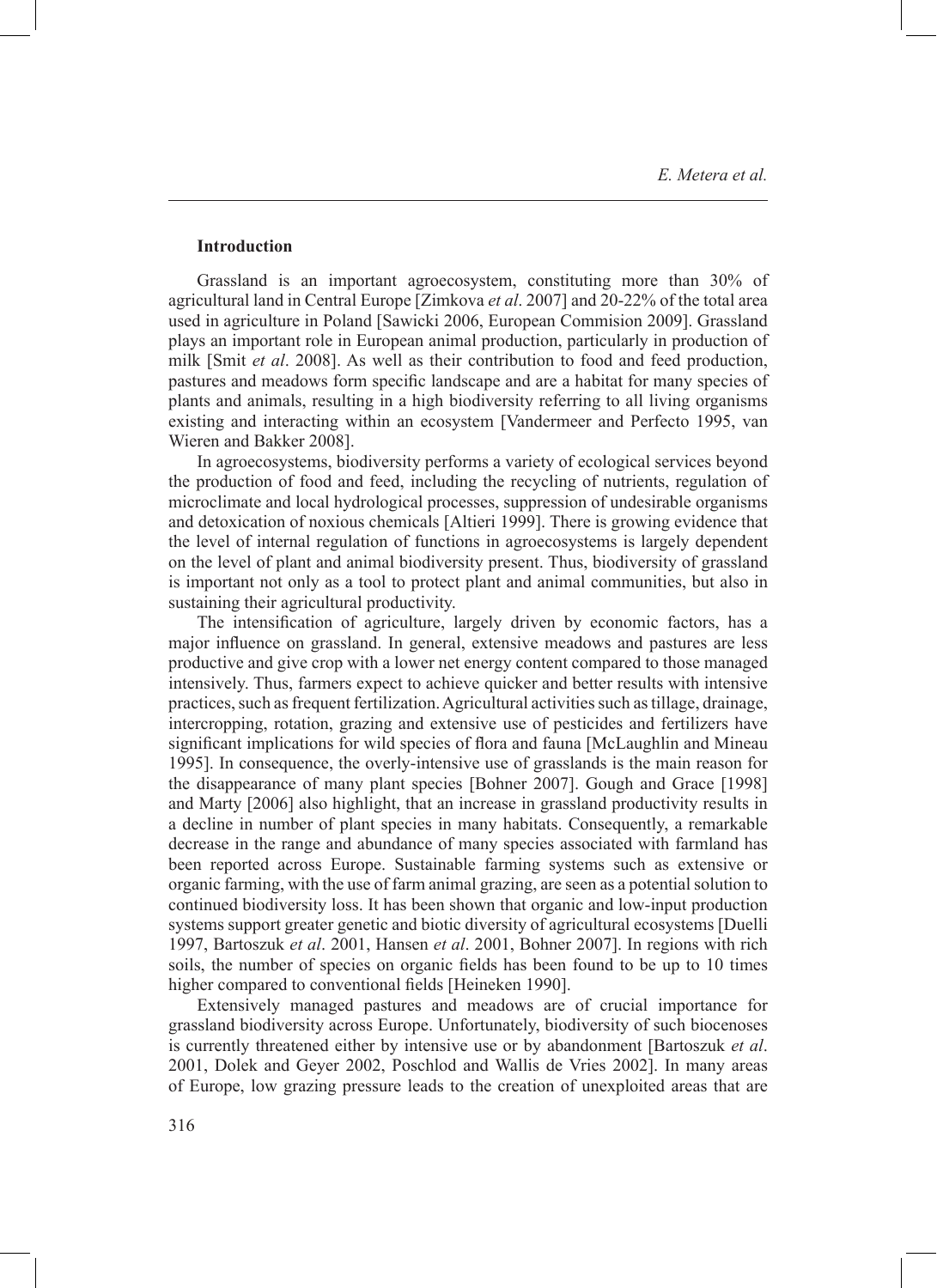progressively covered with shrubs [Bailey *et al*. 1998]. Soussana and Duru [2007] state that within 20 years, permanent grassland and pastures in Western Europe have declined by 12%. This phenomenon has also been observed in Poland, where, as a result of the decreasing numbers of cattle and horses, fewer of them are being grazed on grasslands [Jankowska-Huflejt 2007]. This is particularly the case in areas with unfavourable agricultural conditions. The result is a succession of undesirable plant communities leading to a biodiversity decline.

Extensive farming which uses animal grazing, can be a tool to maintain or restore open landscapes, and also has a beneficial effect on adjacent wild ecosystems [Bartoszuk *et al*. 2001, van Braeckel and Bokdam 2002a, Dumont *et al*. 2007, Isselstein *et al*. 2007, Jankowska-Huflejt 2007, Scimone *et al*. 2007, Wallis De Vries *et al*. 2007]. Conversion of intensively managed farms to organic methods of management is also beneficial to nature conservation [Haggar and Padel 1996]. A mixed farming system with a high proportion of grassland habitats is likely to maintain a number of important farmland bird populations in many countries including Poland [Sanderson *et al*. 2009]. The importance of extensive grassland use for biodiversity and landscape conservation is the main reason for the substantial support of these practices in the form of subsidy payments, through EU and national government legislation [Hole 2005].

#### **The effect of grazing animals on grassland biocenoses**

Grazing animals can affect an ecosystem through defoliation, treading and leaving excreta [Warda and Rogalski 2004, Duncan 2005, Wasilewski 2006]. The transport of seeds is another significant way in which grazers can influence plant diversity [Olff and Ritchie 1998]. Natural fertilization and transport of nutrients in animals' excreta is also important for grassland and adjacent biocenoses which may be used by herbivores for feeding and resting. It may be assumed that wild plants are adapted to herbivores since they have evolved together. However, the intensity of defoliation, treading and natural fertilization in farming landscapes may exceed the levels occurring in natural systems, thus adverserly affecting grassland biocenoses.

Defoliation is the main way in which herbivores affect plant communities. Periodic defoliation is vital for controlling succession of plants [Rook *et al*. 2004]. Intensive defoliation, on the other hand, inhibits the development of trees and shrub seedlings and supports mass growth of grasses [van Braeckel and Bokdam 2002a]. Unselective defoliation on a massive scale stimulates the growth of short plants, thus creating and maintaining open landscapes such as pastures and meadows. However, herbivores usually defoliate selectively. Selective defoliation encourages the growth of unpalatable tall plants and supports the creation of a mosaic landscape structure [Warda and Rogalski 2004]. Rook *et al*. [2004] concluded that the main mechanism through which grazing animals influence pastures is their dietary selection, which in consequence creates and maintains the structural heterogeneity of pasture swards.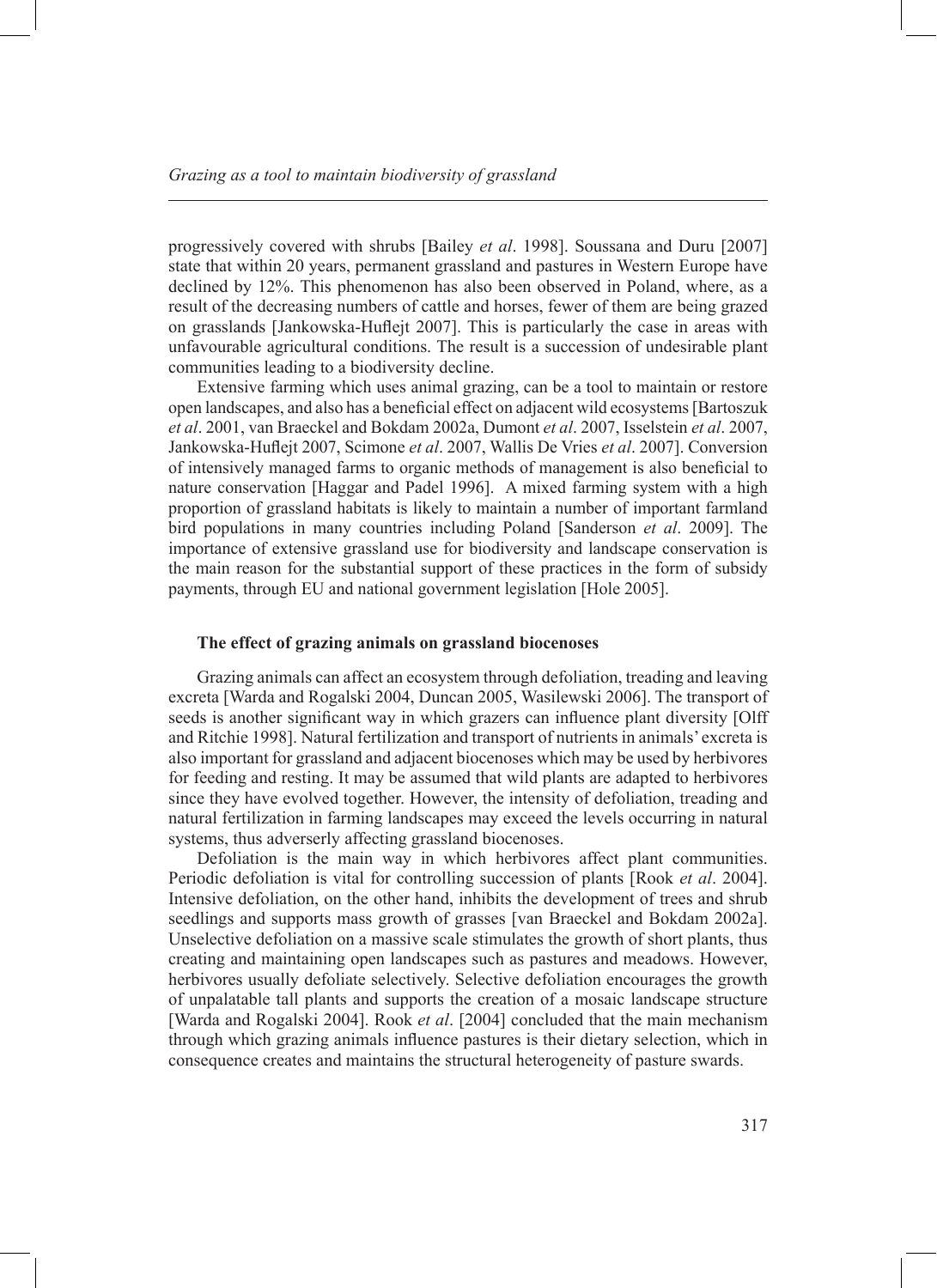Treading can have both a positive and negative effect on pasture soil. Treading or trampling creates gaps in the sward and has a positive effect on the establishment of annual and bi-annual species. [Van Braeckel and Bokdam 2002]. Treading of the soil surface creates gaps thus allowing seeds to sprout, which in effect speeds up the growth of grasses, and eventually prevents soil erosion [Warda and Rogalski 2004]. The extent of that impact depends largely on the size of grazing animals and the number of individuals per surface area. For example, Bartoszuk *et al*. [2001] suggest that size is an advantage of using cattle for pasture conservation, as heavy animals prevent the growth of weeds by trampling and disturbing the soil with their hoofs. According to Vavra [2005], grazing animals can protect specific plant seeds by churning the soil and creating mulches which cover them. On the other hand, trampling may reduce stream bank stability and increase soil erosion [Kauffman *et al*. 1983, Vavra 2005]. The risk of erosion increases when a soil is wet, when animals cut the canopy very short (less than 20 mm) or when stocking rate is too high [Russell *et al*. 2001].

Trampling is potentially dangerous for groundnesting birds' nests and animal burrows. However, the ornithological studies in the Biebrzanski National Park in Poland have indicated that extensive grazing of cattle contributed to the improvement of nesting conditions. The positive effect of grazing was a result of the creation of a habitat structure optimum for birds. Moreover, the presence of grazing cattle reduced the pressure of small predators on nests and nestlings. The positive effects far exceeded nest losses caused by the cattle themselves [Mazurek 2002, 2003].

Animal manure plays an important role in creating and preserving biological diversity. The excreta produced by herbivores during grazing act as a natural fertilizer and influence seed distribution. Manure is a rich source of nutritive substances essential for green biomass growth. The dispersal of faeces results in species and structural diversity of flora [Guziak and Lubaczewska 2001, Peco *et al*. 2006]. However, intensive grazing can also cause over-fertilization of pastures, disturbing organic matter and the nutrient circulation balance, thus negatively influencing the biodiversity of a whole ecosystem. For example, a decrease in wader populations on mown and grazed peat grassland is observed when the farmland is drained and heavily manured [Dyrcz *et al*. 1985, Kleijn *et al*. 2001].

#### **Factors modifying the influence of grazing on the environment**

As already mentioned, the way in which herbivores utilize plants differs between species. This is demonstrated by the different browsing strategies and preferential grazing of different plant species. Van Braeckel and Bokdam [2002] divide large herbivores into three functional groups. The first group, the grazers, includes cattle, horses and other social herbivores capable of digesting the plant cell wall fibre efficiently. The second group is browsers, which include elk and roe deer. They are very selective, solitary herbivores, which mainly digest the cell content of plants. The third group consists of the intermediate feeders (*e.g*. red deer and European bison).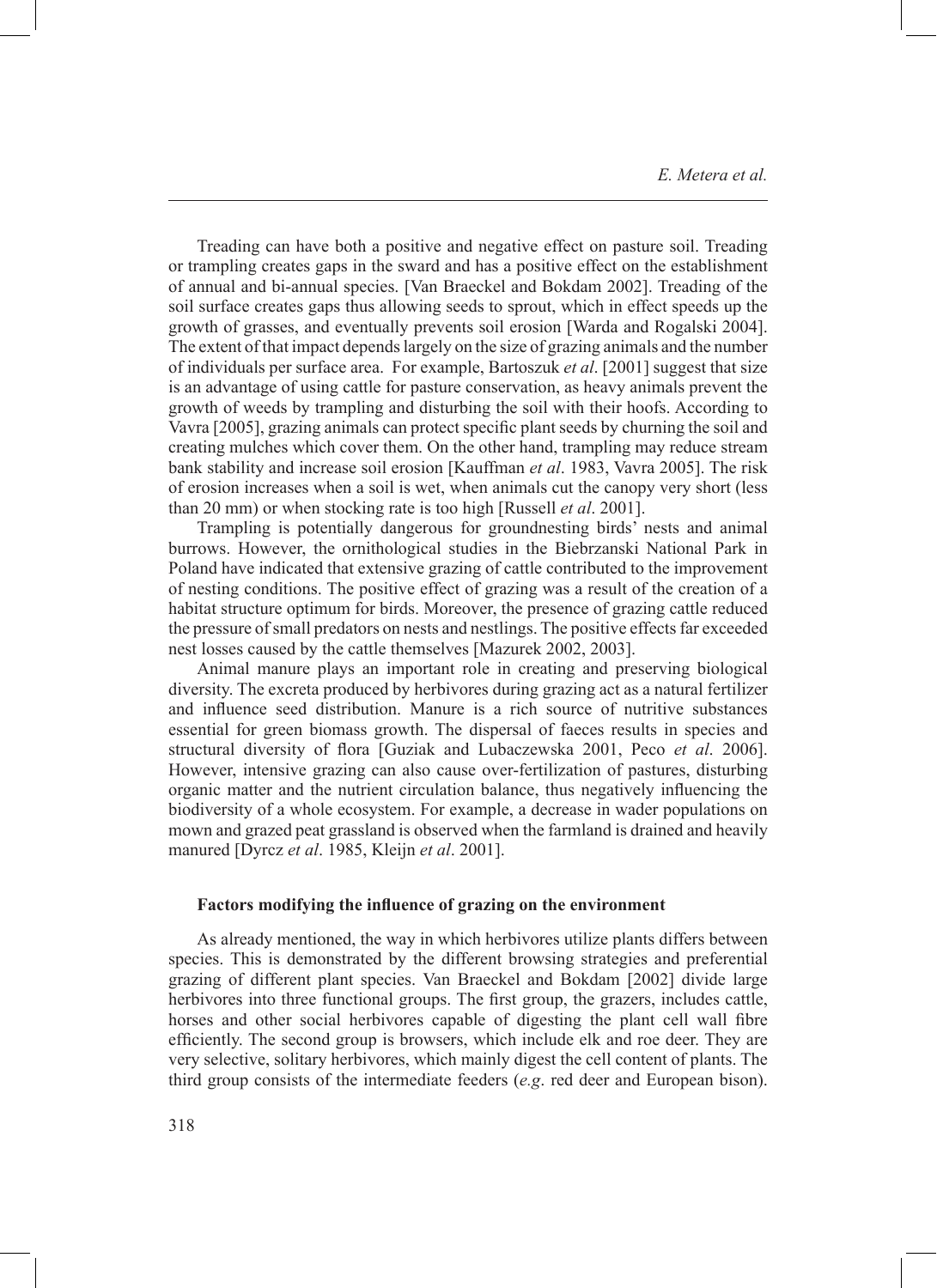They are social herbivores that can switch between the grazing and browsing strategy [Hofmann 1989]. We will focus on the role of grazers, as the majority of grazing farm animals belong to this category.

Animal species differ in their preference for taking various plants, im the order of selection of species taken and in height of the cut made [Abaye *et al*. 1994, Bailey 1999]. Due to the diverse feeding behaviour and feed preferences, the impact on the area grazed differs between species. For example, Bartoszuk *et al*. [2001] pointed out that cattle prefer taller grasses and other plants, whereas horses (Polish Konik) select the shorter sward. Cattle prefer the reproductive parts of plants whereas sheep show preference for vegetative parts. Compared to cattle, horses are more inclined to take fibrous grasses. Furthermore, they can bite closer to the ground because of their teeth structure [Dumont *et al*. 2007]. Cattle often utilize grassland selectively by grazing some areas more intensively than the other, resulting in local overgrazing [Coughenour 1991]. Goats are less selective than other farm ruminants in the species of plant eaten [Bartoszuk *et al*. 2001]. Sheep and goats generally need more energy in relation to their gut capacity than cattle, and they have, therefore, to select plant parts with higher nutritive value (flowers, pods, shoots) - Rook *et al*. [2004]. The degree of selectivity of animals to the plants eaten depends also on sward composition and quality [Rook *et al*. 2004, Dumont *et al*. 2007]. When the sward is rich in diverse species of flora, animals tend to choose plants which meet best their nutritional requirements. When the sward diversity is smaller, animals start to graze less selectively.

Interactions between herbivores and ecosystems are especially complex in the case of free-ranging animals, as abiotic zones and successive stages of biocenoses are of different attractiveness for foraging *vs*. resting animals. For example, floodplains with short grass swards are preferred foraging habitats by grazers, whereas woodland on nutrient-poor fens and bogs are nonattractive. Short vegetation in minerotrophic, base-rich fens occupies an intermediate position. Woodlands on uplands are a secondchoice foraging habitat but they may be preferred for resting. This differential use of habitats generates nutrient transport between ecosystems [Van Braeckel and Bokdam 2002]. The ability of herbivores to move between different ecosystems is especially important when they are used in order to protect or conserve natural landscapes.

Rogalski *et al*. [2001] quote several examples of the way in which species of grazed animals affect the botanical composition of pasture swards. Due to selective biting, valuable grass species such as perennial ryegrass (*Lolium perenne*) were found to disappear from pastures grazed by cattle. This grass species also decreased in abundance on pastures grazed by sheep. *L. perenne* and smooth meadow grass (*Poa pratensis)* decreased in abundance on horse grazed pastures. The declining grass species were replaced mainly by orchard grass (*Dactylis glomerata)*. When goats were grazed, meadow fescue (*Festuca pratensis*) gradually declined and was replaced by *D. glomerata* and *L. perenne*, which became dominant in the sward. Sheep, and especially horse grazing, reduced the abundance of white clover (*Trifolium repens*)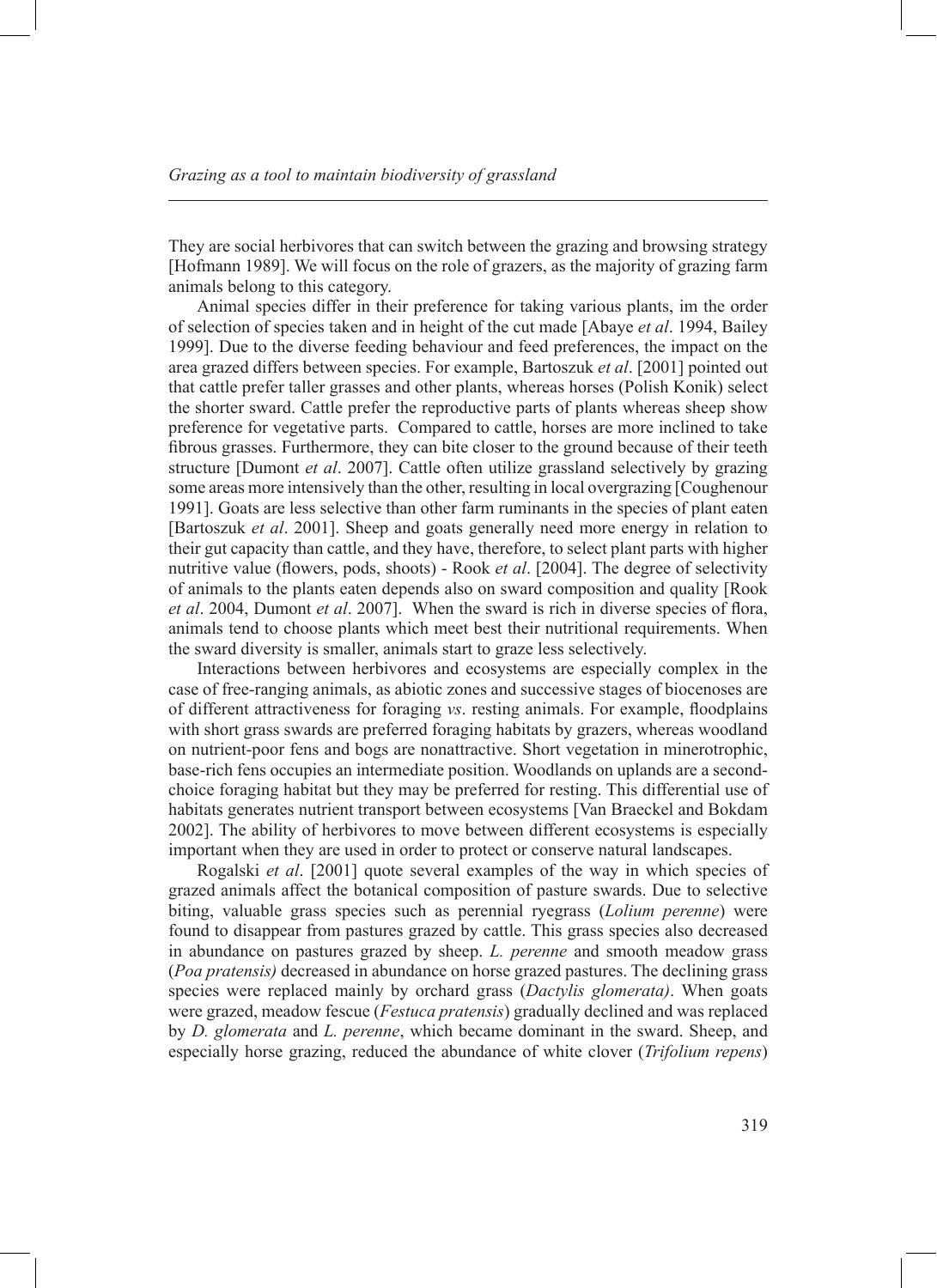the abundance of which was positively affected by goat grazing. Generally, grazing animals increased the abundance of herb species in the sward.

Grant *et al*. [1985] compared grazing sheep and cattle and found that the two species differed significantly in all major aspects of their diet. Sheep diets contained more forbs and less grass flower stems than those of cattle. The differences between sheep and cattle diets were explained by a difference in the height at which the animals bit the sward, related to the distribution of plant species within the sward canopy. Other important differences included the greater ability of sheep to select from fine-scale mixtures; and the greater readiness of cattle to graze on tall, more fibrous components.

Grazing can be useful in controlling valueless grasses, as Dumont *et al*. [2007] showed in the case of nard (*Nardus sp*.). Cattle grazing reduced the area covered by this grass by 30% in five years. During the same period, grazing by sheep decreased its area by 80%. It was also shown that the share of same grass was more greatly reduced after six years of grazing by horses then in the same period of grazing by cattle. Moreover, horses keep grassy areas short, at a height of less than 4 cm, because they can bite closer to the ground, due to their teeth structure [Dumont *et al*. 2007]. Cattle prefer taller grasses, at a height between 9 and 16 cm. The above comparison indicates that horses can be used to reduce tall grass vegetation successfully. This has in fact been shown in practice, both in France and in the Netherlands [Dumont *et al*. 2007].

It is not only animal species, but also breed that affects the way in which a sward is grazed. Rook *et al*. [2004] suggested that the differences in question are primarily a result of differences in body size and gave many examples of such variations. For example, French dual-purpose steers (Meuse-Rhine-Yssel) were more selective than Hereford steers, and Salers heifers were less selective than Limousine heifers. The quoted authors found also that Aberdeen Angus steers with the "small" genotype were more selective that those with "large" genotype, which confirms that size of animals is important in determining grazing preferences.

Studying commercial and traditional livestock breeds, Dumont *et al*. [2007] found some differences in their grazing strategy. North Devon steers expressed a greater preference for tall grass-forbs than Charolais × Holstein crossbreds, but generally traditional breeds appeared to be less selective than commercial ones. The age and physiological status of the animal also alters its feeding preferences. Young animals and pregnant or lactating females prefer forages with higher nutritive value and so are more selective when grazing [Rook *et al*. 2004].

The effect of grazing on the environment depends on regional variation in major habitat characteristics, such as soil fertility and availability of water. There is evidence that differences occur between herbivore species in their preference for pasture soil type. For example, horses (Polish Konik) prefer plants typical of dry soils [Bartoszuk *et al*. 2001], whereas cattle will readily graze on plants from both dry and humid soils [Wasilewski 2006]. Consequently, free-ranging animals move between biocenoses, depending on time of day or season, seeking for preferred food or convenient resting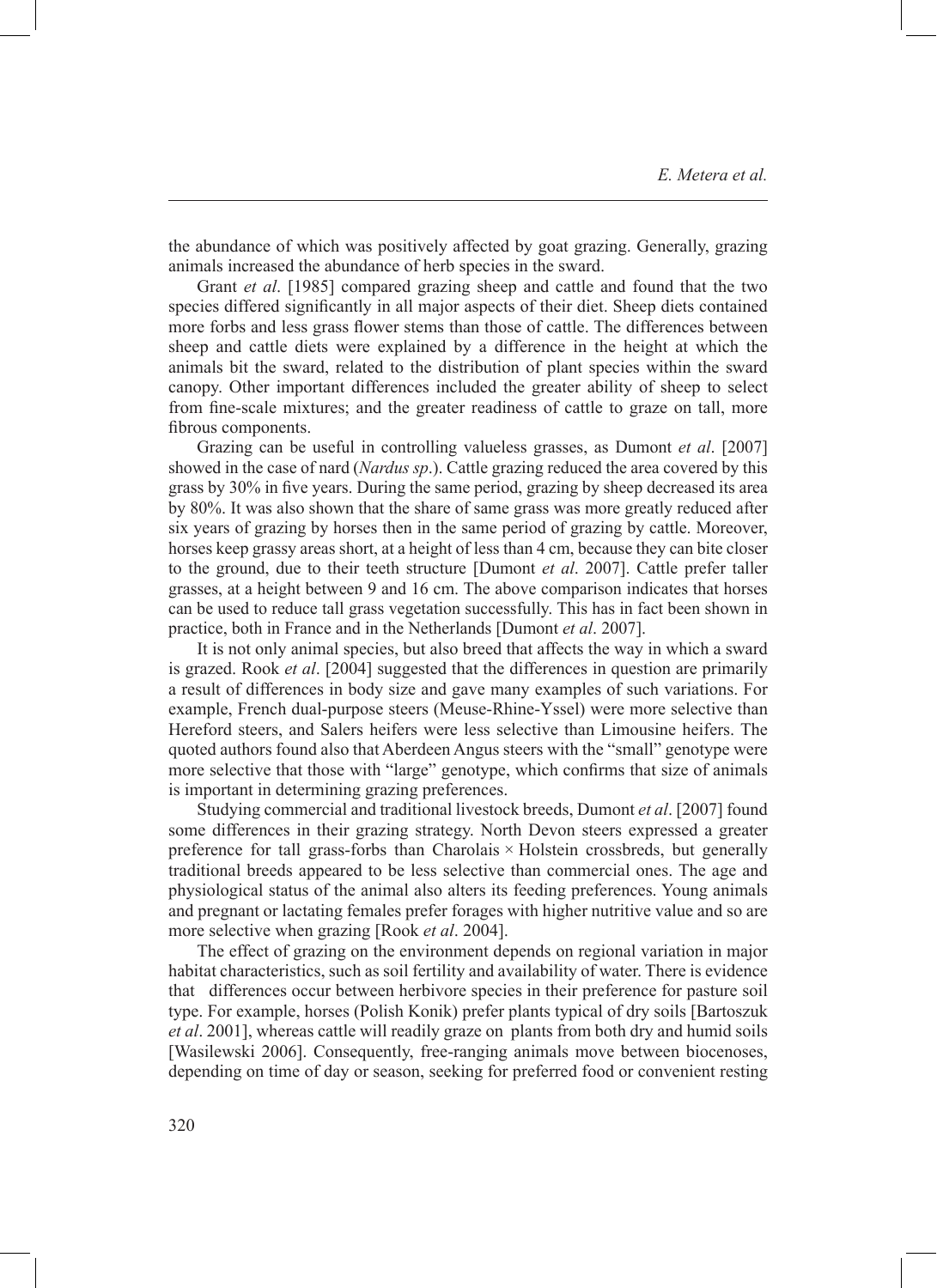place. Large herbivores will use the nutrient-rich floodplain (and peat zone) as summer foraging habitats and the uplands as winter habitats. In the absence of floodplains, their function may be substituted by fertilized upland sites or by supplements. Winter feed supplementation or shelter may substitute a lacking upland site. In complete successional mosaics, animals shift daily and seasonally between grassland and woodland for foraging and resting, respectively.

Peco *et al*. [2006] stressed that moderate grazing increases fertility of very poor soils and promotes species richness at the local scale as well as vegetation cover, which contributes to protecting the soil from erosion. It also improves the soil's ability to retain water, which is important for seed germination and seedling establishment in environments where the main limiting factor for these processes is water. On the other hand, animals grazed on sensitive soils can cause serious environmental damage. For example, the exposure and maintenance of bare soil in the UK by grazing animals, especially sheep, initiates erosion of sensitive soil, particularly in the uplands. When initiated, erosion processes can be very difficult to stop, even when animals are excluded from the area by fencing [Evans 1997]. This indicates that both the type of grazed animals and the grazing intensity have to be carefully adjusted to local conditions in order to achieve beneficial results of grazing for biodiversity. Providing that this is done, the influence of grazing animals together with the spatial diversity of soil and water conditions, supports development of rich, mosaic landscapes. The mosaic landscape offers habitats for foraging and breeding for waders, waterfowl and marsh birds [Haggar and Padel 1996]. Diversification of swards also ensures a variety of niches for invertebrates, which are part of the birds' diet. Moreover, birds such as plovers and lapwings prefer clustered plants for egg laying and raising nestlings [Guziak and Lubaczewska 2001].

The effect of grazing on the ecosystem depends on its intensity, and particularly on livestock density. According to Scimone *et al*. [2007], grazing intensity generally had profound effects on vegetation diversity, but the effect depended on site-specific vegetation characteristics.

Extensive or semi-intensive grazing has a positive effect on biodiversity. Grazing at a low stocking rate seems to have the potential to facilitate the restoration of diverse swards and to support reasonable individual performances of the grazing animals [Isselstein *et al*. 2005, Tallowin *et al*. 2005]. Verhulst *et al*. [2004] found the most bird species in extensive grassland, whereas intensively grazed fields had lower species numbers, and lower density and diversity. Based on these findings, the authors suggest that conservation efforts aimed at farmland birds should be focused on maintaining extensive farming systems. Light grazing can increase species richness and the abundance of wild animals, especially butterflies, grasshoppers and ground-dwelling arthropods [Wallis De Vries *et al*. 2007]. Moderate grazing can be a useful tool to limit expansion of shrubs, as shown by Casasus *et al*. [2007] in the mountain pastures of the Pyrenees, resulting in the enhancemetnt of the environmental and recreational value of the area.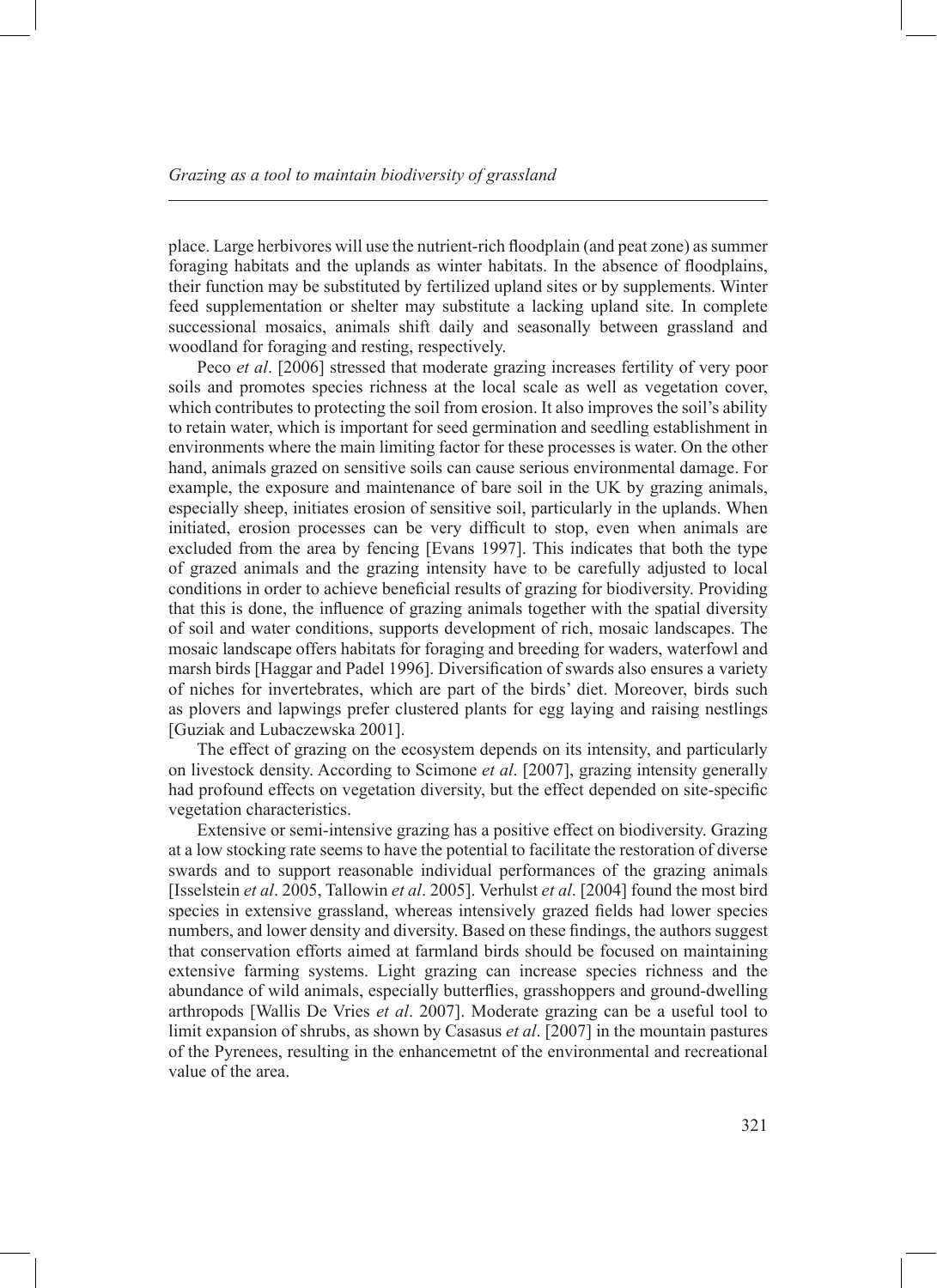In the case of intensive grazing practices, the opposite effect can be expected. Overgrazing affects soil properties resulting in reduced water infiltration, less soil moisture and fertility. It changes microbiological activity and increases soil erosion [Czeglédi and Radácsi 2005, Thurow 2005]. High grazing pressure decreases plant diversity, changes the botanical composition of the sward and can lead to the invasion of undesirable plant species. For example, when grazing is intensive, bunch grasses tend to be eliminated. Intensive grazing leads to an increase of short grasses and annuals, which do not stimulate soil maintaining because of their poor root system.

There are many examples of the negative effect of intensive grazing on ecosystems [Evans 1997, Lennon 1999, Czeglédi and Radácsi 2005]. The Project "Transhumans for Biodiversity Conservation" revealed that overgrazing significantly decreases the number of endemic plant species [GEF 1999, Debayle 2004]. Lapointea *et al*. [2000] presented another example, where an excessive number of grazing cattle was a major factor responsible for the decline of duck populations throughout islands in South Quebec (North America). Lennon [1999] describes damages done to fragile alpine ecosystems in Australia by cattle and sheep grazing over the last century.

Undergrazing can be equally harmful for biodiversity as overgrazing. Undergrazing leads to less stimulation and gradual loss of grazing-dependent endemic grasses and legumes. It was found that long-term grazing abandonment can result in the loss of more than 60% of grassland species [Peco *et al*. 2006].

One way of benefiting from the different feeding preferences of animal species is to graze them together – a practice called mixed grazing. Mixed grazing could be beneficial both for quality of forage and performance of grazing animals as shown by Abaye *et al*. [1994] in simultaneous grazing of sheep and cattle. Extensive, mixed grazing has been practiced for many centuries and has had profound effects on landscape and biodiversity [Collins 1989].

Loucougaray *et al*. [2004] examined the effect of mixed grazing of horses and cattle on the diversity of coastal grasslands in western France. These areas contained diverse plant communities, ranging from hygrophilus through seasonally flooded, meso-hygrophilus on slopes where the soil remains saline to mesophilus on higher altitudes. Mixed grazing enhanced the development of rosette, sub-halophyte and halophyte species in saline areas, and limited the strongly competitive couch grass (*Elymus repens*) and creeping bent (*Agrostis stolonifera*). They concluded that mixed grazing supports the creation of the most species-rich and structurally diversed swards. The results indicate that mixed grazing can be used to manage plant diversity and preserve endangered communities at the scale of grassland ecosystem.

Certain authors have stated that sheep and goats can graze together effectively, and that goats may be used to improve pastures for sheep production [Del Pozo *et al*. 1998, Animut *et al*. 2005, Celaya *et al*. 2007]. The advantages of co-grazing of sheep and goats are derived primarily from differences in their preferences for particular plant species and parts, their ability or willingness to consume forages that are not highly preferred and would have adverse effects on the other species, and physical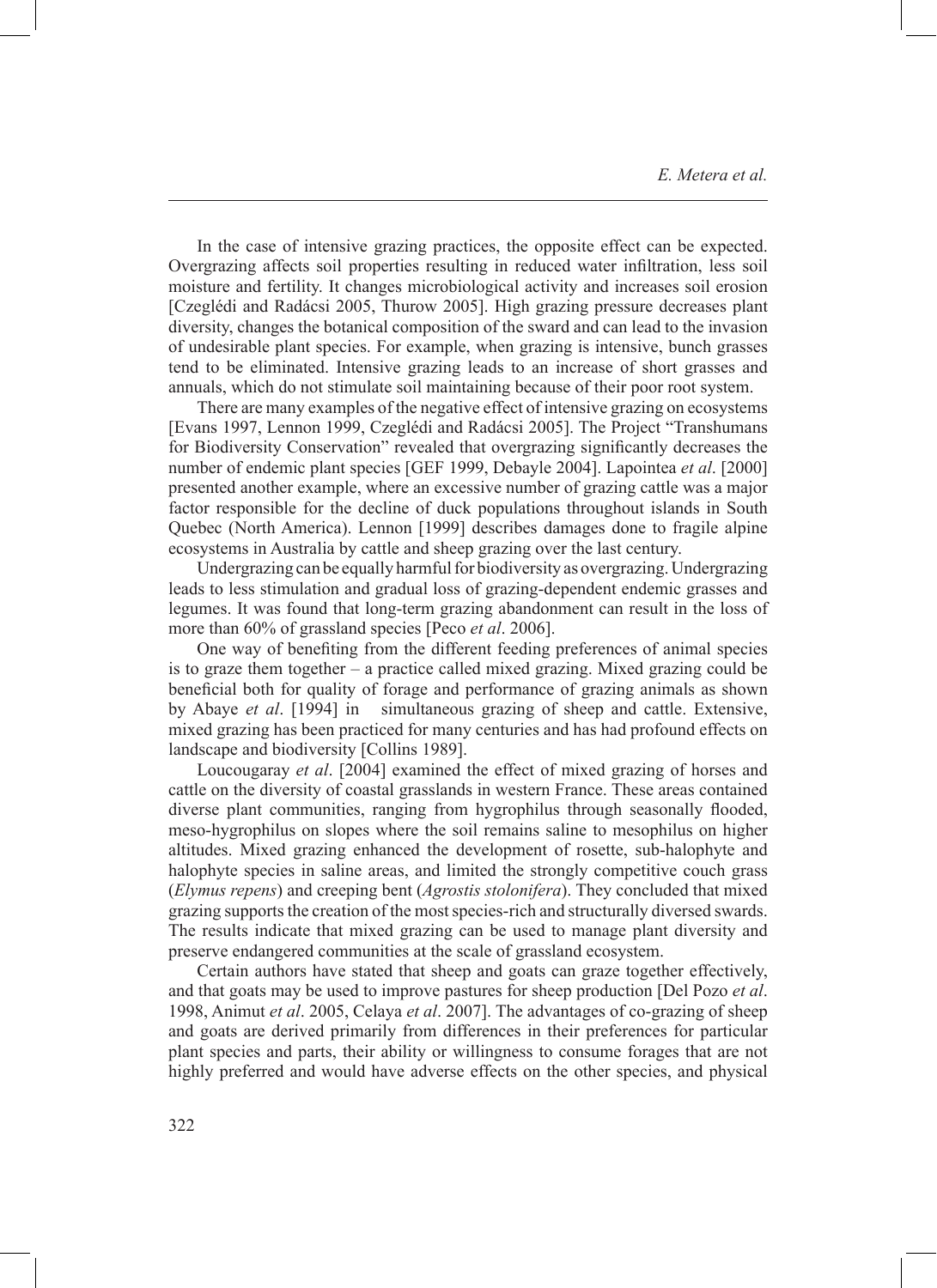capabilities to gain access to specific types of vegetation. Co-grazing of sheep and goats illustrates the importance of browsers in many grazing systems and shows how management practices can be employed to maintain or increase their prevalence and vegetation diversity [Animut and Goetsch 2008].

Little research has been carried out into the co-grazing of cattle and pigs. However, Stoegaard *et al*. [2000] and Sehested *et al*. [2004] have shown that the diversity of plants on pasture is highest when grazing heifers alone, followed by mixed grazing of heifers and sows. The lowest diversity was found when grazing sows alone.

Generally, mixed grazing can be used effectively in order to enhance plant diversity and animal performance, but overly high density of animals or a bad selection of species can be harmful to diversity of the habitat [Animut and Goetsch 2008].

#### **Use of grazing animals for active biodiversity protection**

Due to its influence on the environment, animal grazing is used as a tool for protection and restoration of biocenoses of high biological and cultural value. Grazing is considered to be an important practice for the survival of many threatened plant and animal species in Europe [Bignal *et al*. 1994, Poschlod and Wallis de Vries 2002, Dolek and Geyer 2002]. The main role of animals grazed on threatened grasslands is to control plant species richness. This is a critical issue in the conservation and management of grassland biodiversity. In order to achieve the expected results, the species of grazing animal and method of pasture management must be chosen carefully whilst taking into account the local natural conditions and the conservation goals of that particular area.

Numerous field experiments on grassland plant communities have shown that herbivores often, although not always, increase plant diversity. In most cases, grazing was introduced as a prevention measure against the proliferation of shrubs. Van Braeckel and Bokdam [2002b] studied Biebrzanski National Park (Poland) in order to evaluate the effectiveness of cattle and horse grazing as a tool to prevent the succession of undesirable plants. Their results show that grazing animals prevented and limited the invasion of reeds, but did not restore desirable agglomerations of sedges and mosses. This indicates that a major role of extensive grazing is to preserve, not to restore desirable sward composition. They concluded that grazing of cattle, horses and geese should be integrated with mowing once or twice a year in order to be effective in maintaining and preserving the unique landscape and biological richness of the Biebrza Valley basin.

Hoffmann [2002] described the successful use of cattle, horses and sheep in Flanders to halt the expansion and succession of shrub species. Warda and Rogalski [2004] have also confirmed the positive effect of grazing on open biocenoses. Cattle and horse grazing on saline meadows in the Swina valley (Poland) contributed to the protection of 21 plant species growing there as well as the protection of rare bird habitats.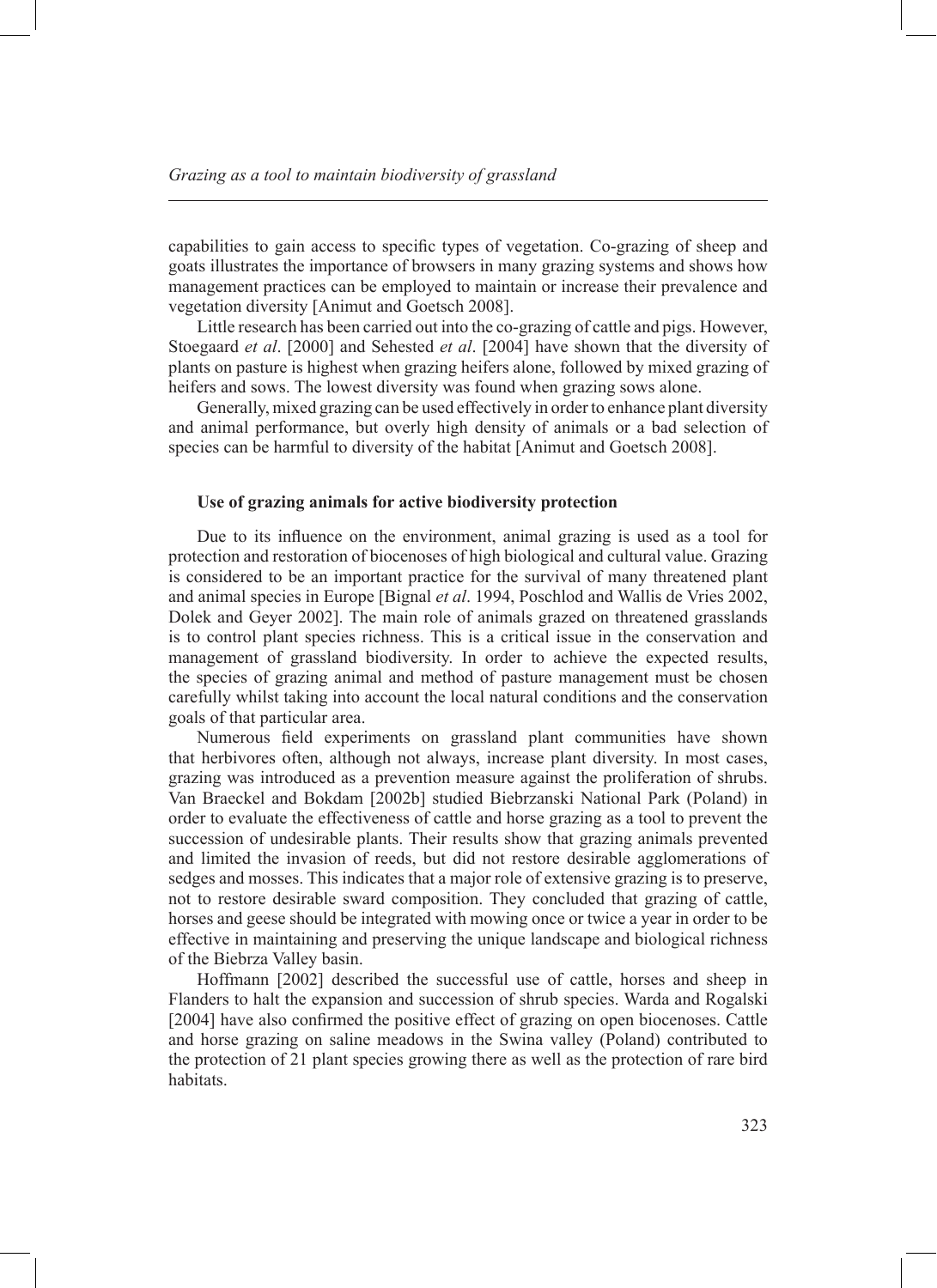Many authors have described the use of sheep grazing for nature conservation, both in the uplands and in the mountains [Nowakowski *et al*. 1999, 2000] as well as in the lowlands [Groberek 2005]. Sheep grazing inhibited the succession of undesirable plants and had a positive effect on the enrichment and diversity of floristic communities [Gordon 1990, Harnett 1995, Gutman *et al*. 1997, Niznikowski 2003]. Sheep were also successfully used for grassland conservation in France [Debayle 2004]. Harris [2002] reported that use of sheep was successful in the conservation of habitats for endemic plants, such as the Scottish primrose (*Primula scotica*) on the Orkney Islands.

As already mentioned, grazing can slow down the expansion of shrubs on meadows and pastures, but is not enough to prevent it completely or to reverse succession. In order to maintain open landscapes, grazing must be combined with other practices. Bartoszuk *et al*. [2001] note that there is no meadow management without grazing and no pasture management without mowing, as these two practices must compliment each other. In order to maintain and preserve biodiversity of open landscapes, a combination of practices including grazing, mowing, and reed and wood cutting were suggested by van Braeckel and Bokdam [2002b].

Some authors emphasize the usefulness of local, indigenous breeds for the protection of valuable landscapes through extensive or semi-intensive grazing [Bartoszuk *et al*. 2001, Wasilewski 2002, 2006]. The advantages of using these breeds for the above mentioned purpose include their resistance to difficult climatic and environmental conditions and ability to utilize low quality feed. Moreover, they have a calm temperament, with good health and resistance to diseases and parasites, including insects, and show good reproductive performance. When horses are used for such a purpose, then light breeds, such as the Konik Polski, which are well adapted to harsh conditions, should be preferred over heavier working horses [Bartoszuk *et al*. 2001]. Groberek [2005] reported that sheep of the native Polish breed Wrzosowka (Hether Sheep) were successfully used to prevent undesirable plant succession in lowland areas.

Opinions about the use of mixed grazing for environmental protection are not consistent. Some authors claim that mixed grazing can lead to restoration of plants diversity, while others believe that it reduces the biodiversity of a sward.

Generally, many published results suggest that the introduction of large herbivores into natural grasslands may help to maintain and enhance its botanical diversity. However, in the examples published, grazing was not always the correct method for vegetation management, as demonstrated by Kohyani *et al*. [2008] in coastal dune habitats. Thus, the existing scientific evidence indicates that scale and environmental site conditions are both to be considered when grazing animals are introduced.

The successful use of grazing for environmental protection and biodiversity enhancement requires careful planning. In all cases, the choice of breed, animal density and pasture management should be suited to local conditions and conservation goals in order to achieve the desired results. There is no universal solution, and grazing programmes should be tailored to local conditions. Usually, such programmes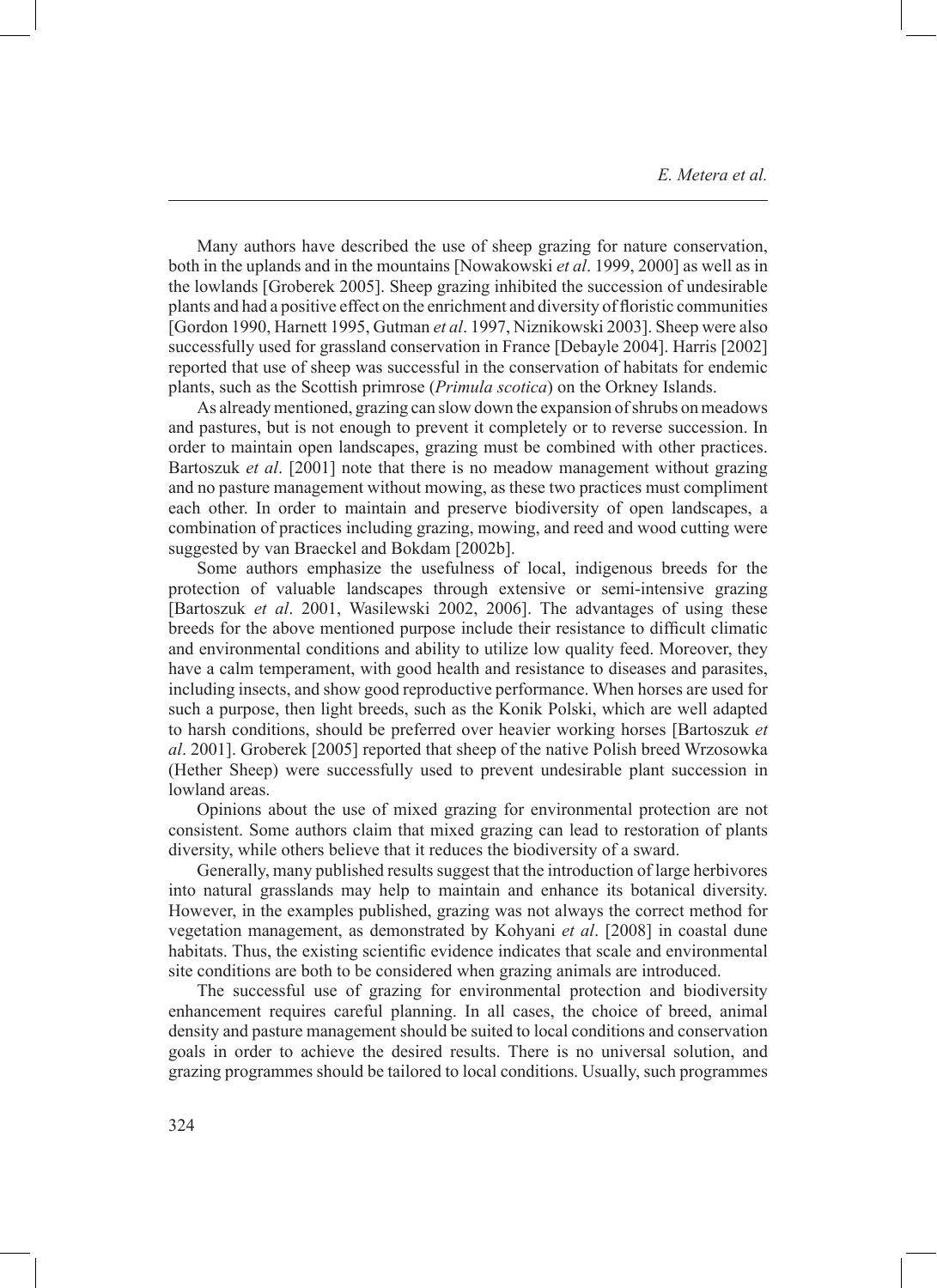are developed by using examples of similar work carried out in practice, and then accommodated through trial and error. A prerequisite for the development of viable programmes is a deep understanding of the relationship between herbivores, plant and animal communities and the abiotic environment. Moreover, predicting the effects of grazing on ecosystems requires modelling [Van Oene *et al*. 1999]. The models used should include the spatio-temporal distribution of herbivores and plant species, across-zone influences, successional stages and subsequent responses. Simulation models should be developed to calculate the effects of grazing and other management on vegetation succession and related ecosystem properties. The models can facilitate the comparison of different management practices only if they are reliable. This is a key issue for environment conservation experts. The development and testing of such models is of crucial importance and requires much research.

#### **Socio-economic aspects of extensive grazing**

Grassland is vital for health and welfare of farm ruminants and for horses, as well as for milk production [Smit *et al*. [2008]]. Plant species diversity influences both the performance of livestock grazing on pastures, and the quality of the raw animal products. On the other hand, grazing animals impacts pasture biodiversity in the whole meaning of the term (*i.e*. of plants, animals and insects).

The positive influence of sward diversity on the performance of grazing animals was confirmed by Soder *et al*. [2007] and Edouard *et al*. [2007]. The presence of herbs and specific plant species in the sward positively influences the fatty acid composition of milk and meat, with a particular influence on health promoting substances, such as polyunsaturated fatty acids. The greatest advantage of pasture-based milk and meat production is obtaining a product with higher content of unsaturated fatty acids and vitamins, known to be beneficial for human health [Jahreis *et al*. 1997, Enser *et al*. 1998, Bugaud *et al*. 2001, Martin *et al*. 2004, Couvreur *et al*. 2006, Strzałkowska *et al*. 2009abc]. Pastushenko *et al*. [2000] have shown that pasture feeding in organic beef and veal production improved the quantity and composition of polyunsaturated fatty acids of meat. Wood *et al*. [2003] reviewed the information about fatty acid composition of pork, beef and lamb and concluded that feeding grass elevates the content of polyunsaturated fatty acids and vitamin E. Raziminowicz *et al*. [2006] has shown that beef from pastured cattle is rich in n-3 fatty acids and has a better ratio of n-6/n-3 fatty acids than beef from other origins. Adnoy *et al*. [2005] confirmed that meat from lambs raised in extensive systems on unimproved mountain pastures had significantly better chemical content and sensory quality compared to meat from lambs grazing on cultivated lowland pastures. Fraser *et al.* [2009] reported that pasture type had a greater effect than breed on fatty acid composition, meat colour, stability and vitamin E content. Lourenco *et al*. [2005] showed that feeding of forages from semi-natural meadows resulted in better composition of milk fatty acids, compared to forage from intensively managed grasslands.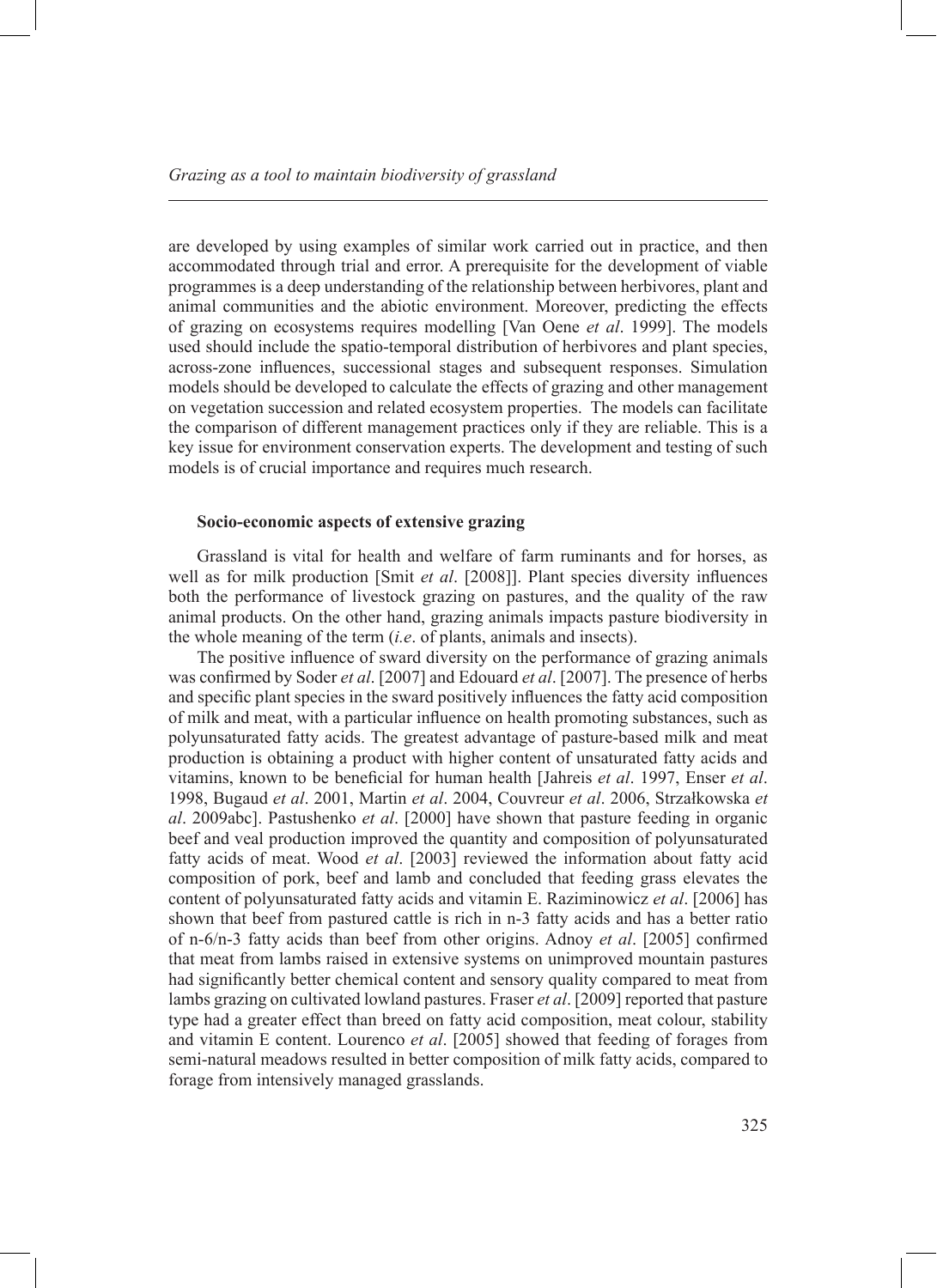It can be concluded that the type of sward grazed has a greater influence on animal performance and meat and milk quality than breed. Species-rich, diverse grasslands allow for the production of high quality, health promoting animal products.

The examples cited above indicate that in most cases, extensive grazing is a useful tool to maintain valuable grassland biocenoses and to preserve open landscapes. In order to encourage farmers to continue these practices, extensive grazing must also be technically and economically sustainable. In this context, the findings of Isselstein *et al*. [2007] who examined the effects of grazing intensity on animal production and diverse conservation aspects are particularly promising. They concluded that biodiversity-targeted extensive grazing systems have the potential to be integrated into modern livestock production systems, as individual livestock performance was comparable to that in a system using moderate grazing intensity.

Dillon *et al*. [2005] studied the feasibility of pasture-based milk production systems in temperate regions. They indicated that such systems were characterized by lower unit production costs, through lower feed and labour expenses, as well as reduced capital investment. The systems utilizing grazed pasture are useful in regions where the potential production of pasture is high, variation in seasonal pasture supply and quality is low, and where large areas of land are available at relatively low cost. Pasture-based systems allow for greater sustainability, increase product quality, improve animal welfare and increase labour efficiency. The production of green forage from permanent grassland consumes less energy than crop cultivation, with relatively high energy and protein yields. As a result, low-input pasture provides cheap green forage [Soder *et al*. 2007]. Kasperczyk [2008] emphasizes, that economical rationalization of pro-ecological use of meadows and pastures is possible only under sustained management and should be supported by further, reliable scientific investigations.

It seems that extensive grazing can be a competitive agricultural practice in areas less suitable for intensive agriculture. Frelich *et al*. [2008] surveyed the impact of grazing on milk performance and health of dairy cows in sub-mountain areas and found that health status of animals kept seasonally on pasture was significantly better as compared to that of cows fed with total mixed ration. They concluded that seasonal pasture is beneficial for milk production and ensures better welfare of grazed cattle. Bugaud *et al*. [2001] and Collomb *et al*. [2002] also found dairy cattle pasturing in unfavourable areas to be profitable for milk production. They concluded that careful planning and implementation of pasture systems allows for the reconciliation of economic effectiveness with environmental goals, as was also shown by Lapointea *et al*. [2000]. The latter authors presented an example from islands in south Quebec (North America), where the introduction of rotational grazing allowed for the simultaneous growth of duck populations and an increase of beef production, while soil erosion was reduced.

Despite the possible economical advantages of extensive grazing systems, some financial support appears to be needed in order to support this kind of agricultural land use. According to Mills *et al*. [2007], economic analysis has indicated that financial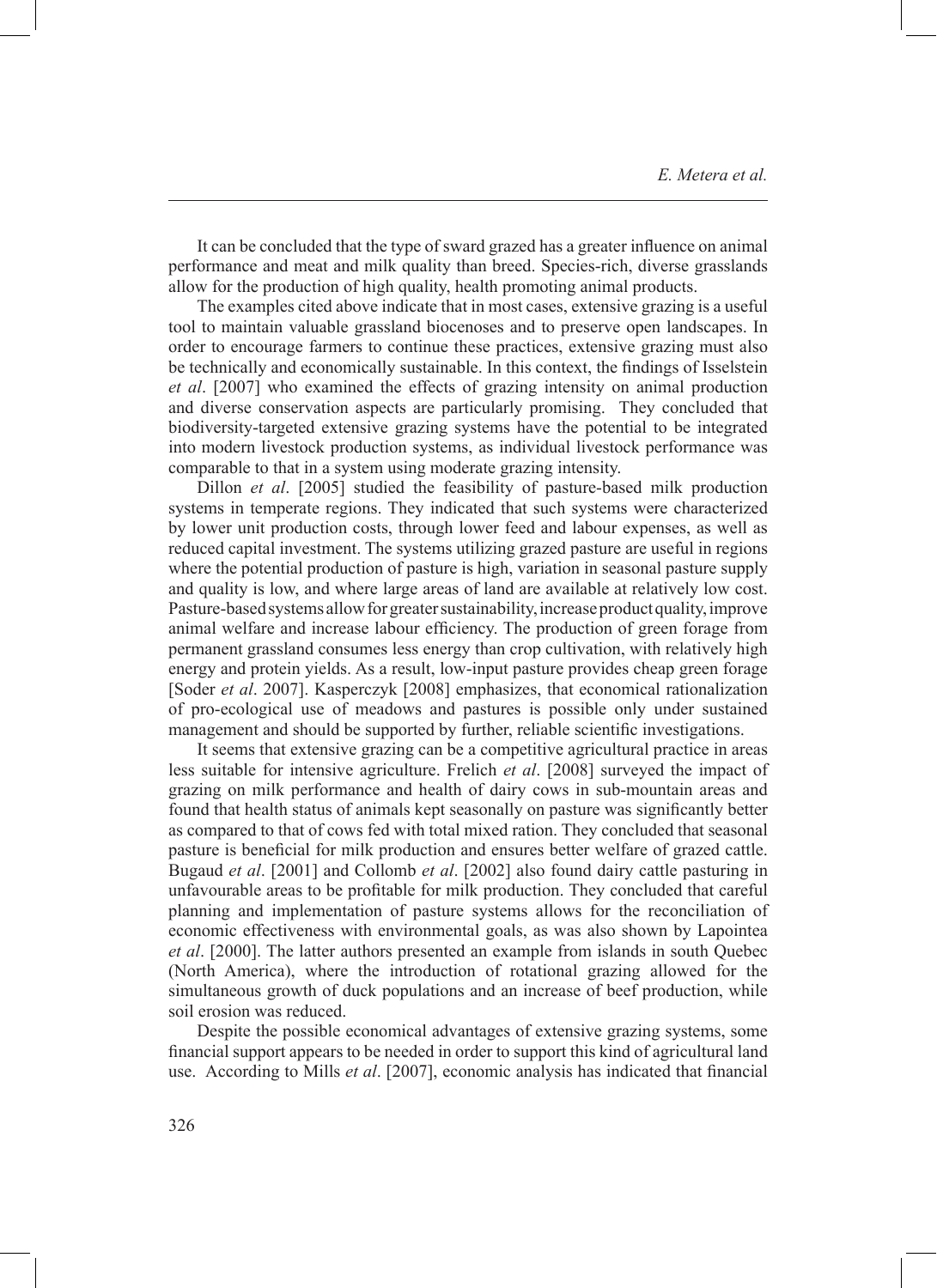support for farmers is essential to reconcile sustainable grazing systems with high biodiversity. Isselstein *et al*. [2005] also raise the issue of compensation payments for farmers to support grass production on high-biodiversity swards. Moreover, Nilsson [2009] concludes that biodiversity restoration and conservation costs differ between geographical areas. Therefore, financial support must be suited to local conditions. In any case, the beneficial economic effects of low-input grazing systems would be a strong argument in persuading farmers to maintain or restore this kind of activity.

The socio-economic aspect of animal use for biodiversity protection has been investigated by several authors [Gandini and Villa 2003, Rook *et al*. 2004]. Duncan [2005] also reviewed some papers dealing with the co-influence of farm animals and biodiversity. They concluded that agri-environmental schemes including the use of grazing animals could be beneficial for farmers, nature conservation and communities. By re-establishing common property regimes, and providing carefully designed economic and institutional incentives for a revival of transhumance, overgrazing and under-grazing would be avoided on the local scale, and habitats would be preserved for endemic flora and fauna. Warda and Rogalski [2004] suggest another important benefit of low-input, pasture-based animal production systems. They stress the aesthetic and leisure importance of pastures, as well as of the animals grazing on them. They also mention the social role of pasture management in maintaining cultural heritage and restituting local animal breeds.

Many authors encourage the use of local breeds of cattle, horses, sheep and even geese for low-input pasture management [Bartoszuk *et al*. 2001, Warda and Rogalski 2004, Groberek 2005]. The use of these breeds for landscape protection would create a niche for threatened breeds and would support animal biodiversity. Another aspect of the use of native breeds, besides the preservation or restoration of animal genetic resources, is the production of region-specific products, labelled as Protected Designation of Origin – PDO. The higher price of these goods would encourage farmers to maintain a production system which is beneficial for biodiversity and environmental protection. In this context, Warda and Rogalski [2004] mention that farmers specialized in animal production based on grassland are also seen as active ecologists, protecting the environment and the natural landscape.

#### **Conclusions**

Animal grazing is essential for the growth of green biomass and composition of plant communities on grasslands. Grazing creates favourable conditions for the formation of habitat structure preferred by many endangered birds, small mammals and invertebrates. As a result, grazing animals have a positive impact on biodiversity of grasslands. As well as the beneficial impact on biodiversity, extensive grazing contributes to the aesthetic and leisure importance of pastures.

Inappropriate use of pasture – both overgrazing and undergrazing – poses a threat for its biodiversity. Thus, both abandonment and overly intensive management of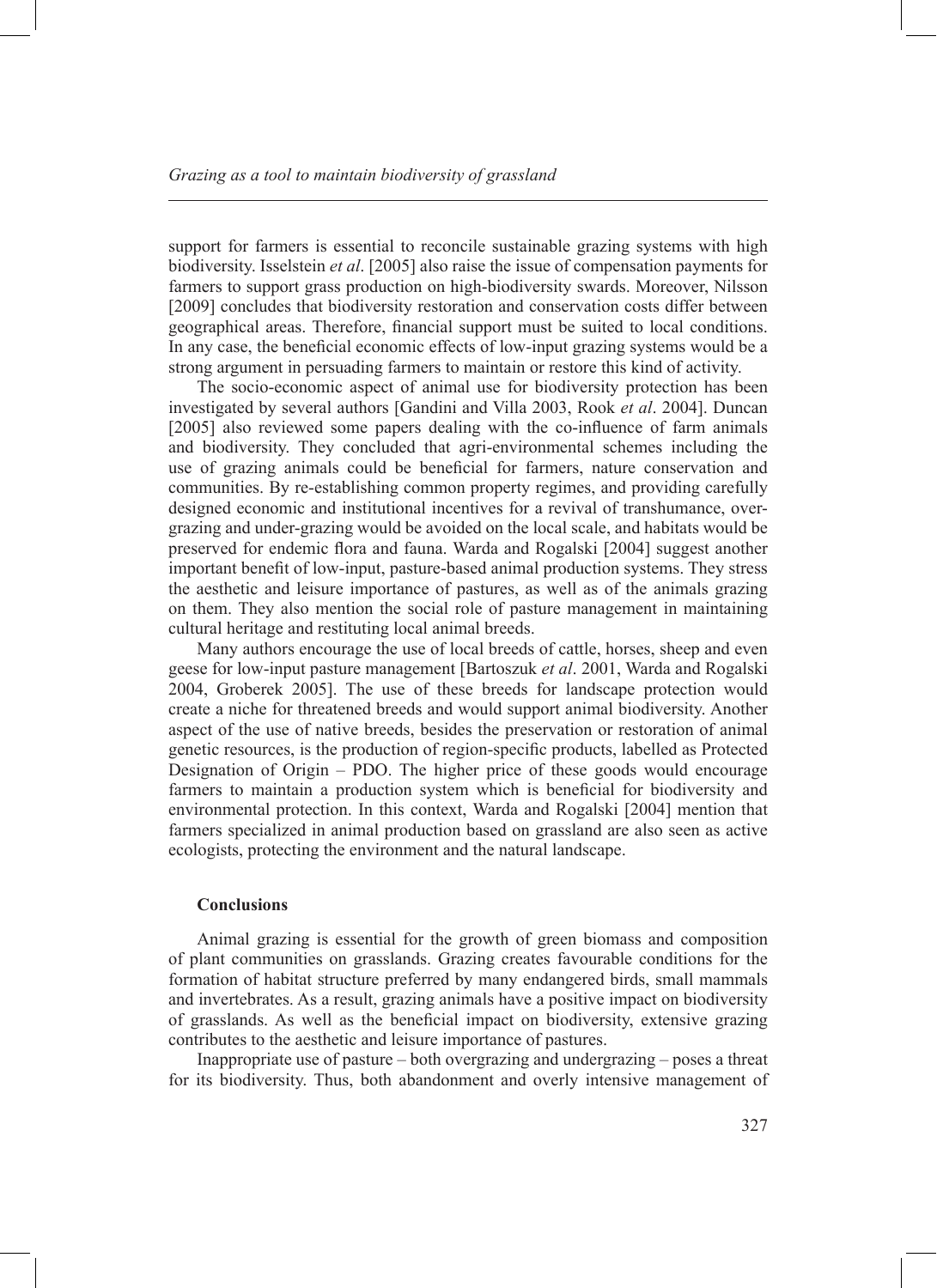pastured grassland are harmful for biodiversity and should be avoided. Light grazing can be a tool to maintain or enhance biodiversity of grazed areas. The practice can also contribute to the production of healthy food of high quality.

Animal grazing can be used as a tool to limit the expansion of weeds and shrubs in open landscapes, but in most cases cannot stop or reverse natural succession. Thus, for purposes of biodiversity conservation, grazing should be combined with other practices, such as mowing, cutting or burning. The question of which method or combination of methods is most suitable and most feasible in a particular area, depends on local biological and socio-economic factors.

The conservation and protection of pastures and meadows requires the careful selection of grazing management and appropriate number of grazing animals. Grazing species differ in their preference of habitat and plant species, which can enable the effective use of mixed grazing systems with different animal species.

The continuation of extensive pasture practices by farmers requires financial aid and greater social and political support, especially where large areas are concerned. Research findings suggest that existing agro-environment schemes based only on blanket stocking rates are too crude to increase plant diversity and that site conditions must also be taken into consideration. Moreover, the method of financial support must be suited to local conditions. Local authorities and farmers should co-operate to obtain funds for appropriate agro-environment schemes. Government policies in this area need to be continuously reviewed with respect to biological, environmental and economic impacts. The design, implementation, monitoring and effects of agricultural policies must be constantly evaluated and improved.

Strategic research is required into methods of achieving compliance with environmental protection and sustainable agriculture legislation in grassland areas. Therefore, there is a need for comprehensive research programmes combining ecology, botany, agronomy, animal production and economics. The fields of interest include not only interactions between grazing animals and biotic and abiotic elements of grazed area, but also interrelationships with adjacent wild and agricultural biocenoses. This touches on the subject of close cooperation between agricultural and conservation experts. The research should include both field experiments and development of appropriate models, allowing for design of agro-environmental schemes aimed at the protection of grassland biocecenoses.

#### **References**

- 1. ABAYE A.O., ALLEN V.G., FONTENOT J.P., 1994 Influence of grazing cattle and sheep together and separately on animal performance and forage quality. *Journal of Animal Science* 72, 1013-1022.
- ADNOY T., HAUG A., SORHEIM O., THOMASSEN M.S., VARSZEGI Z., EIK L.O., 2005 2. Grazing on mountain pastures – does it affect meat quality in lambs? *Livestock Production Science* 94, 25-31.
- ALTIERI M.A., 1999 The ecological role of biodiversity in agroecosystems. *Agriculture,*  3. *Ecosystems and Environment* 74, 19-31.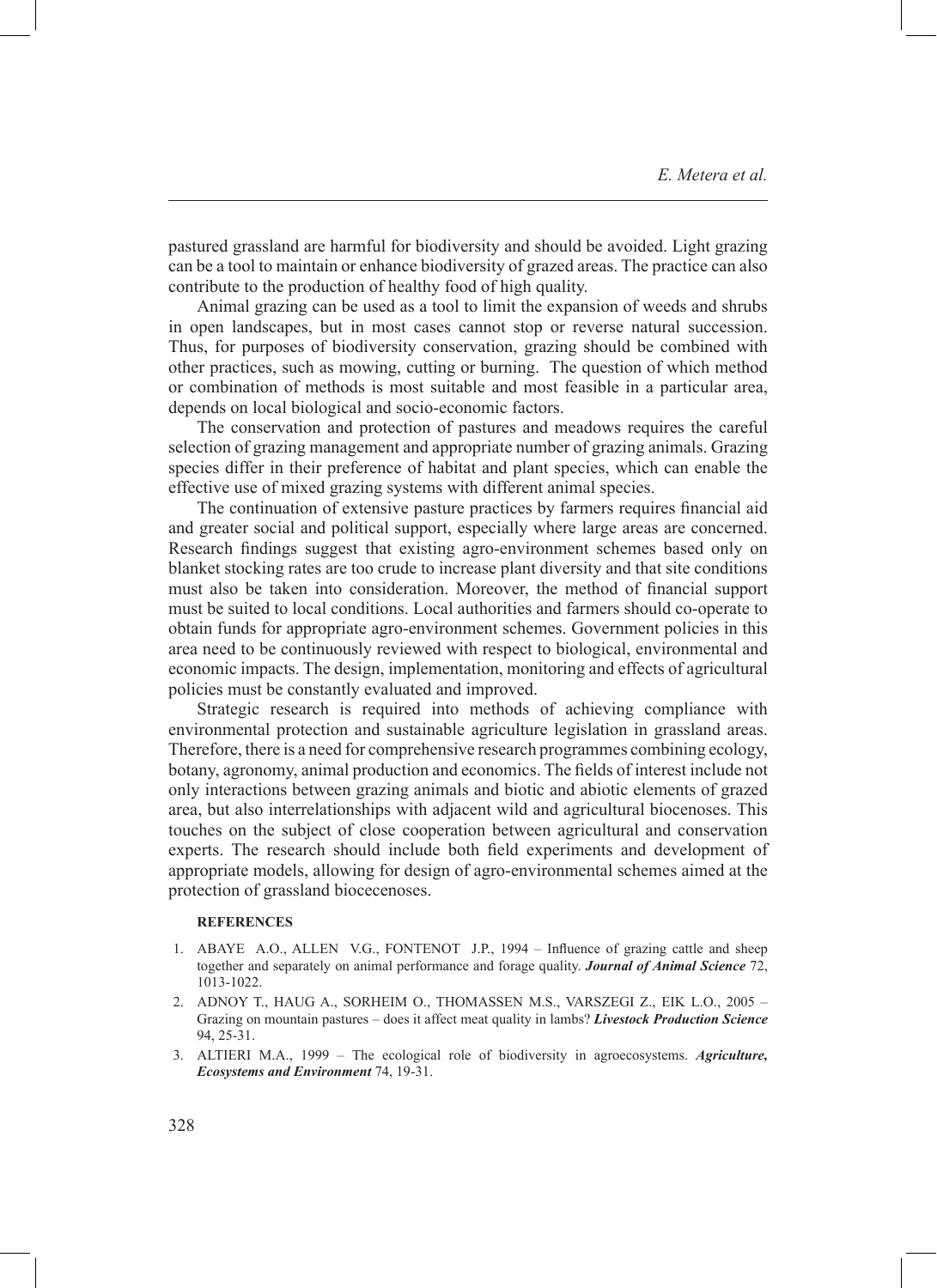- ANIMUT G., GOETSCH A.L., 2008 Co-grazing of sheep and goats: Benefits and constraints. 4. *Small Ruminant Research* 77(2-3), 127-145.
- ANIMUT G., GOETSCH A.L., AIKEN G.E., PUCHALA R., DETWEILER G, KREHBIEL C.R, 5. MERKEL R.C., SAHLU T., DAWSOND L.J., JOHNSON Z.B., GIPSON T.A., 2005 – Performance and forage selectivity of sheep and goats co-grazing grass/forb pastures at three stocking rates. *Small Ruminant Research* 59, pp: 203–215.
- BAILEY D.W., 1999 Influence of species, breed and type of animal on habitat selection. In: 6. Grazing Behaviour of Livestock and Wildlife Symposium. (K. Launchbaugh**,** K. Sanders, and J. Mosley**,** Eds.**).** Moscow, ID, USA, 101-108.
- BAILEY D.W., DUMONT B., WALLIS DE VRIES M.F., 1998 Utilization of heterogeneous 7. grasslands by domestic herbivores: theory to management. *Annales de Zootechnie* 47, 321-333.
- BARTOSZUK H., DEMBEK W., JEZIERSKI T., KAMIŃSKI J., KUPIS J., LIRO A., NAWROCKI 8. P., SIDOR T., WASILEWSKI Z., 2001 – Spasanie podmokłych łąk w dolinach Narwi i Biebrzy jako metoda ochrony ich walorów przyrodniczych. In Polish. Biblioteczka Wiadomości IMUZ, no. 98 (PL).
- BIGNAL E.M., MCCRACKEN D.I., CURTIS D.J., 1994 Nature conservation and pastoralism in 9. Europe. Proceedings of the Third European Forum on Nature Conservation and Pastoralism. 21-24 July 1992, University of Pau, France. Joint Nature Conservation Committee, Peterborough, UK.
- 10. BOHNER A., 2007 Phytodiversity in the intensive and extensive used valley meadows. Biodiversitat in Osterreich, 28 Juni 2007, 29-36, Hohere Bundeslehr- und Forschugsanstalt fur Landwirtschaft Raumberg-Gumpenstein, A-8952 Irdning.
- 11. BUGAUD CH., BUCHIN S., COULON J.-B., HAUWUY A., DUPONT D., 2001– Influence of the nature of alpine pastures on plasmin activity, fatty acid and volatile compound composition of milk. *Lait* 81, 401-414.
- 12. CASASUS I., BERNUES A., SANZ A., VILLALBA D., RIEDEL J.L., REVILLA R., 2007 Vegetation dynamics in Mediterranean forest pastures as affected by beef cattle grazing. *Agriculture, Ecosystems and Environment* 121, 365-370.
- 13. CELAYA R., OLIVAN M., FERREIRA L.M.M., MARTINEZ A., GARCIA U., OSORO K., 2007 – Comparison of grazing behaviour, dietary overlap and performance in non-lactating domestic ruminants grazing on marginal heathland areas. *Livestock Science* 106, 271-281.
- 14. COLLINS W.B., 1989 Single and mixed grazing of cattle, sheep and goats. PhD Thesis. University of Lincoln, New Zealand, 195 pp.
- 15. COLLOMB M., BUTIKOFER U., SIEBER R., JEANGROS B., BOSSET J.-O., 2002 Correlation between fatty acids in cows' milk produced in the Lowlands, Mountains and Highlands of Switzerland and botanical composition of the fodder. *International Dairy Journal* 12, 661-666.
- 16. COUGHENOUR M.B., 1991 Spatial components of plant-herbivore interactions in pastoral, ranching and native ungulate ecosystems. *Journal of Range Management* 44, 530-542.
- 17. COUVREUR S., HURTAUD C., LOPEZ C., DELABY L., PEYRAUD J.L., 2006 The linear relationship between the proportion of fresh grass in the cow diet, milk fatty acid composition, and butter properties. *Journal of Dairy Science* 89, 1956-1969.
- CZEGLÉDI L., RADÁCSI A., 2005 Overutilization of pastures by livestock. *Grassland*  18. *Studies* 2005/3, 29-35.
- DEBAYLE J., 2004 A pastoral sheep farm in Provence expected to manage biodiversity. *Fourrages* 19. 179, 447-449.
- 20. DEL POZO M., OSORO K., CELAYA R., 1998 Effects of complementary grazing by goats on sward composition and on sheep performance managed during lactation in perennial ryegrass and white clover pastures. *Small Ruminant Research* 29, 173-184.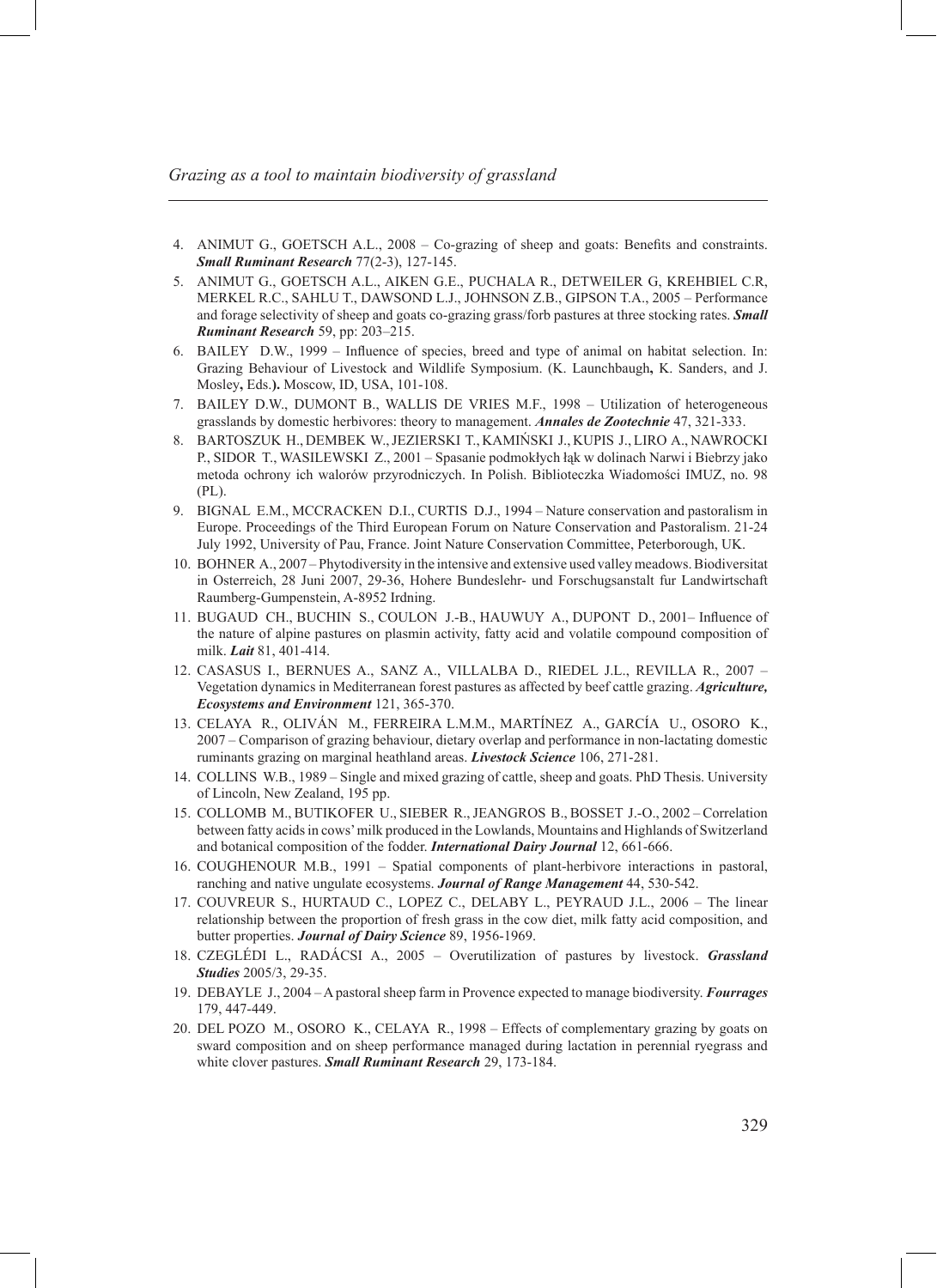- 21. DILLON P., ROCHE J.R., SHALLOO L., HORAN B., 2005 Optimising Financial Return from Grazing in Temperate Pastures. In: Utilisation of grazed grass in temperate animal systems (J.J. Murphy, Ed.) Proceedings of a satellite workshop of the  $XX<sup>th</sup>$  International Grassland Congress, Cork, Ireland.
- 22. DOLEK M., GEYER A., 2002 Conserving biodiversity on calcareous grasslands in the Franconian Jura by grazing: a comprehensive approach. *Biological Conservation* 104(3), pp: 351-360.
- 23. DUELLI P., 1997 Biodiversity evaluation in agricultural landscapes: An approach at two different scales. *Agriculture, Ecosystems and Environment* 62, 81-91.
- 24. DUMONT B., ROOK A.J., CORAN CH., ROVER K.-U., 2007 Effects of livestock breed and grazing intensity on biodiversity and production in grazing systems. 2. Diet selection. *Grass and Forage Science* 62(2), 159-171.
- DUNCAN A., 2005 Farm Animals and Biodiversity. *Animal Science* **81**, 187-188. 25.
- DYRCZ A., OKULEWICZ J., WITKOWSKI J., 1985 Bird communities on natural eutrophic fen 26. mires in the Biebrza River Valley, N.E.Poland. *Die Vogelwarte* 33, 26-52.
- EDOUARD N., FLEURANCE G., DUNCAN P., DUPONT B., BAUMONT R., 2007 How 27. does sward accessibility affect intake and feeding choices in horses? In: 58th Annual Meeting of the European Association for Animal Production, Dublin, Ireland, 26-29 August 2007.
- ENSER M., HALLETT K.G., HEWETT B., FURSEY G.A.J., WOOD O.J.D., HARRINGTON 28. G., 1998 – Fatty acid content and composition of UK beef and lamb muscle in relation to production system and implications for human nutrition. *Meat Science* 49(3), 325-341.
- EUROPEAN COMMISSION, 2009 Key figures on Europe, 2009 edition. Eurostat Poket books. 29. ISSN 1830-7892.
- EVANS R., 1997 Soil erosion in the UK initiated by grazing animals. A need for a national survey. 30. *Applied Geography* 17(2), 127-141.
- FRASER M.D., DAVIES D.A., VALE J.E., NUTE G.R., HALLETT K.G., RICHARDSON R.J., 31. WRIGHT I.A., 2009 – Performance and meat quality of native and continental cross steers grazing improved upland pasture or semi-natural rough grazing. *Livestock Science* 123(1), 70-82.
- FRELICH J., SLACHTA M., STARY J., 2008 Milk performance and health response of dairy 32. cows to seasonal pasture in sub-mountain areas. Animal husbandry section. Proceedings of 43rd Croatian and 3rd International Symposium of Agriculture. Opatija, Croatia, 838-841.
- GANDINI G.C., VILLA E., 2003 Analysis of the cultural value of local livestock breeds: a 33. methodology. *Journal of Animal Breeding and Genetics* 120(1), 1-11.
- GEF, 1999-Transhumans for Biodiversity Conservation in the Southern High Atlas Marocco Project, 34. GEF http://www.gefonline.org/projectDetails.cfm?projID=1
- GORDON I., DUNCAN P., GRILLES P., LECOMPTE T., 1990 The use of domestic herbivores in 35. the conservation of the biological richness of European wetlands. *Bulletin of Ecology* 21, 49-60.
- GOUGH L., GRACE J.B., 1998 Herbivore effects on plant species density at varying productivity 36. levels. *Ecology* 79(5), 1586-1594.
- GRANT S.A., SUCKLING D.E., SMITH H.K., TORVELL L., FORBES T.D. A., HODGSON J., 37. 1985 – Comparative studies of diet selection by sheep and cattle: The Hill Grasslands. *Journal of Ecology* 73(3), 987-1004.
- GROBEREK J.J., 2005 Evaluation of nutritive value of forage from fallow land extensively grazed 38. by polish wrzosowka sheep. Ocena wartości pokarmowej roślinności na gruntach odłogowanych ekstensywnie wypasanej przez owce rasy wrzosówka polska. PhD Thesis, Warsaw Agricultural University. In Polish.
- GUTMAN M., KAPLAN D., GUTMAN R., 1997 Restoration and conservation of flora and 39. fauna in the re-flooded Hula Wetland in the Northern Israel, LIFE Third Countries Project no: TCY/ 97/1L/038, Final Report 1997-2000, www.migal-life.co.il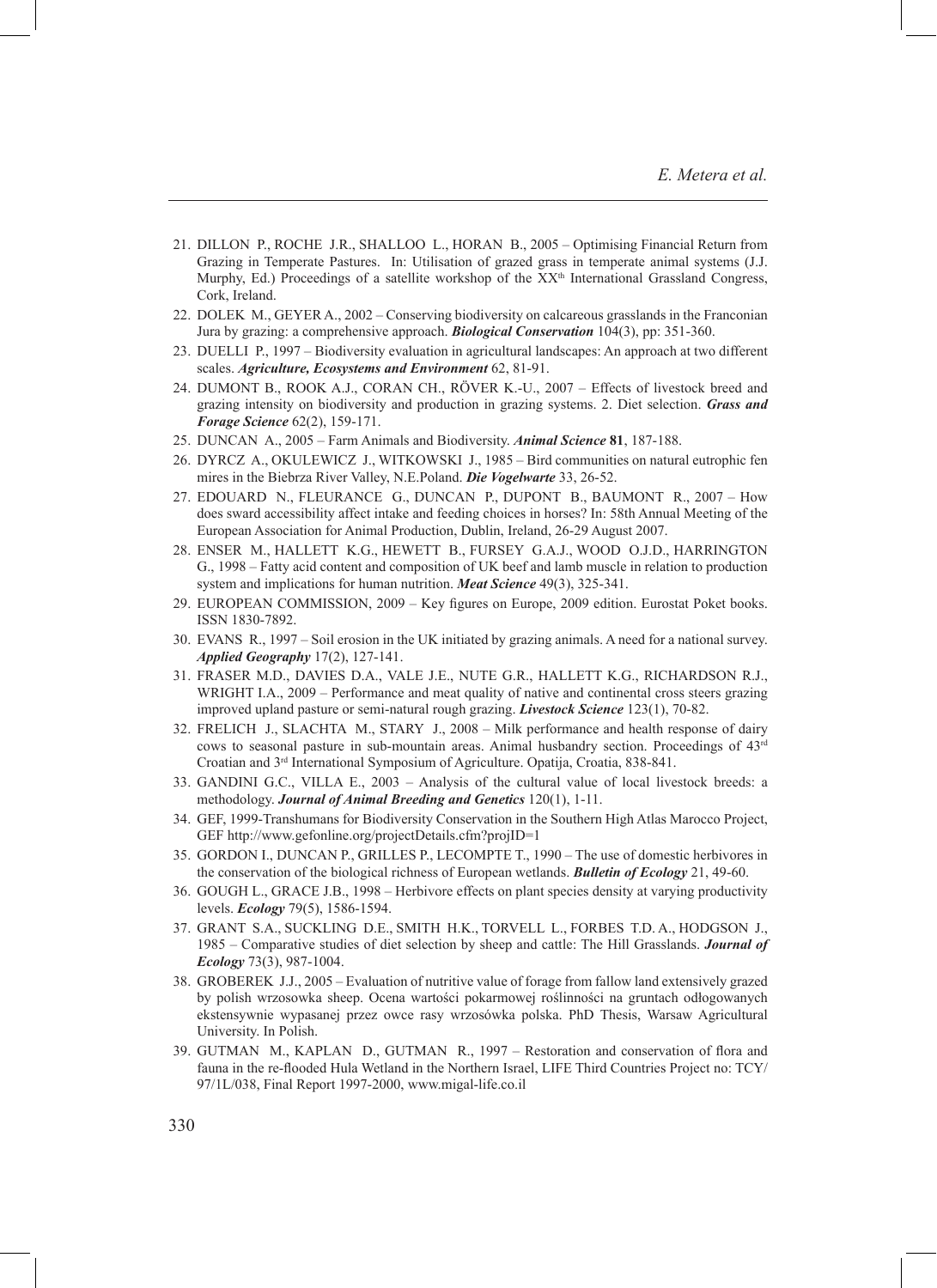- GUZIAK R., LUBACZEWSKA S., 2001 Ochrona przyrody w praktyce. Podmokłe łąki i pastwiska. 40. Polskie Towarzystwo Przyjaciół Przyrody "proNatura". Wrocław. In Polish.
- HAGGAR R., PADEL S., 1996 Conversion to organic milk production. *IGER* (Institute of 41. Grassland and Environmental Research at Aberystwyth) *Technical Review,* 4.
- HANSEN B., ALRŘE H.F., KRISTENSEN E.S., 2001 Approaches to assess the environmental 42. impact of organic farming with particular regard to Denmark Agriculture. A Review. *Ecosystems and Environment* 83, 11-26.
- HARNETT D.C., 1995 Role of grazing and fire management in the grassland diversity and 43. production. 50 years of range research revisited, USA, 72-76.
- HARRIS R.A., 2002 Sustainability of grazing and mowing as management tools in Western Europe. 44. Experiences in Scotland and the United Kingdom. In: Grazing as a conservation management tool in peatland. Report of a Workshop held 22-26 April 2002 in Goniadz, Poland.
- 45. HEINEKEN T., 1990 Die Ackerwildkraut-Vegetation auf biologisch und konventionell bewirtschafteten Ackerflächen bei Gut Adolphshof (Ldkrs. Hannover). *Beiträge zur Naturkunde Niedersachsens*, Pp: 38-45.
- 46. HOFFMANN M., 2002 Experience with grazing in Flemish nature reserves (Northern Belgium). In: Grazing as a conservation management tool in peatland. Report of a Workshop held 22-26 April 2002 in Goniadz, Poland.
- 47. HOFMANN R.R., 1989 Evolutionary steps of ecophysiological adaptations and diversification of ruminants: a comparative view of their digestive system. *Oecologia* 78, 443-457.
- 48. HOLE D.G., PERKINS A.J., WILSON J.D., ALEXANDER I.H., GRICE P.V., EVANS A.D., 2005 – Does organic farming benefit biodiversity? *Biological Conservation* 122, 113–130.
- 49. ISSELSTEIN J., GRIFFITH B.A., PRADEL P., VENERUS S., 2007 Effects of livestock breed and grazing intensity on biodiversity and production in grazing systems. 1. Nutritive value of herbage and livestock performance. *Grass and Forage Science* 62(2), 145-158.
- 50. ISSELSTEIN J., JEANGROS B., PAVLU V., 2005 Agronomic aspects of biodiversity targeted management of temperate grasslands in Europe: A review. *Agronomy Research* 3(2), 139-151.
- 51. JAHREIS G., FRITSCHE J., STEINHART H., 1997 Conjugated linoleic acid in milk fat: high variation depending on production system. *Nutrition Research* 17(9), 1479-1484.
- 52. JANKOWSKA-HUFLEJT H., 2007 Rolno-środowiskowe znaczenie trwałych użytków zielonych. Agro-environmental significance of grasslands. *Problemy Inżynierii Rolniczej*, 1/2007, 23-34. In Polish.
- 53. KASPERCZYK M., 2008 Environmental friendly economy on permanent grassland. *Prace i Materiały Zootechniczne* 65, 27-33.
- 54. KAUFFMAN J.B., KRUEGER W.C., VAVRA M., 1983 Impacts of cattle grazing streambanks in northeastern Oregon. *Journal of Range Management* 36, 683-685.
- 55. KLEIJN D., BRENDSE F., SMIT R., GILISSEN N., 2001 Agri-environment schemes do not effectively protect biodiversity in Dutch agricultural landscapes. *Nature* 413, 723-725.
- 56. KOHYANI P.T., BOSSUYT B., BONTE D., HOFFMANN M., 2008- Importance of grazing and soil acidity for plant community composition and trait characterisation in coastal dune grasslands. *Applied Vegetation Science* 11(2), 179–186.
- 57. LAPOINTEA S., GIROUX J.-F., BÉLANGER L., FILION B., 2000 Benefits of rotational grazing and dense nesting cover for island-nesting waterfowl in southern Quebec. *Agriculture, Ecosystems and Environment* 78, 261-272.
- LENNON J., 1999 The International Significance of the Cultural Values of the Australian Alps 58. National Parks. Jane Lennon & Associates, Melbourne.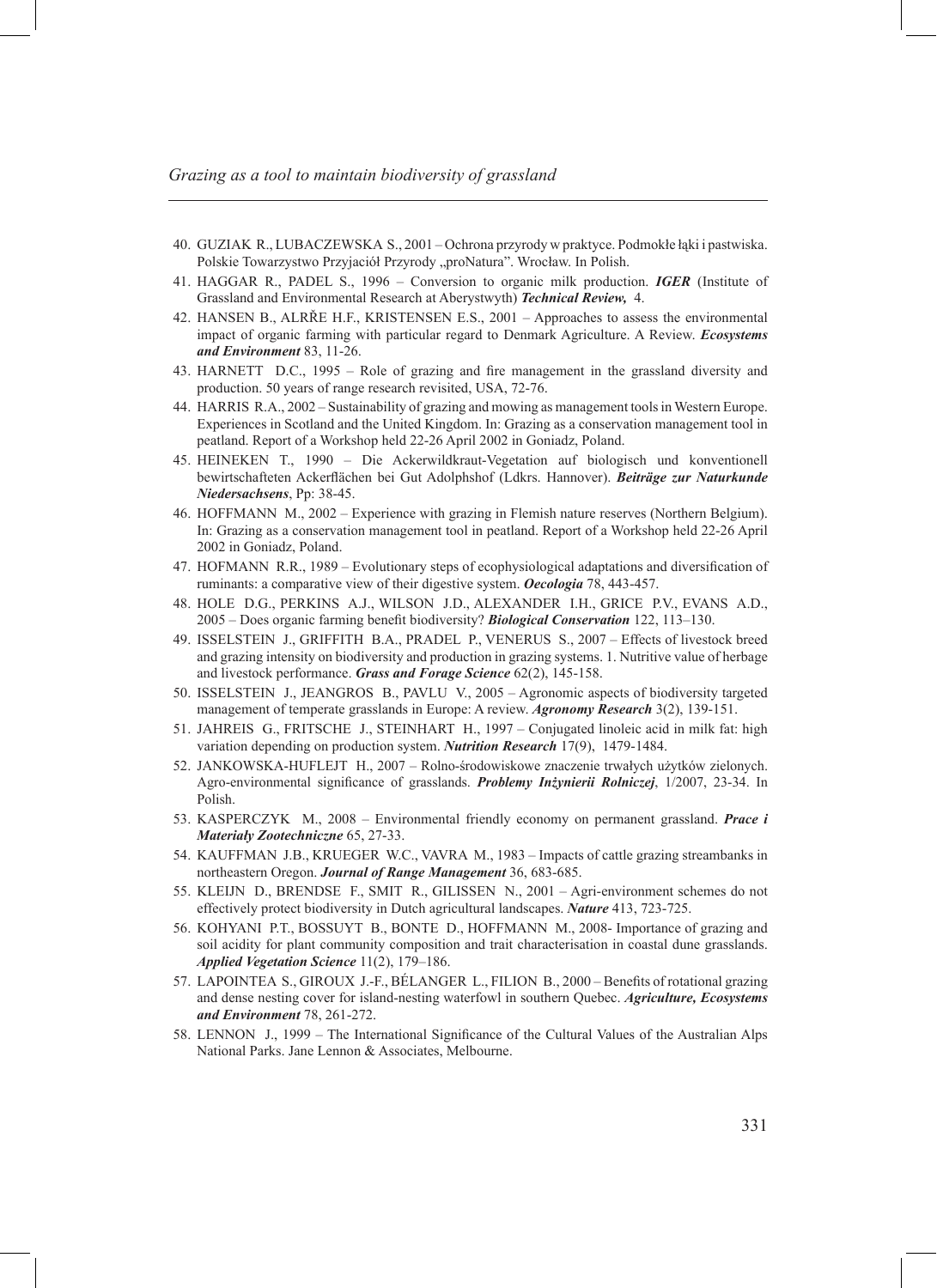- 59. LOUCOUGARAY G., BONIS A., BOUZILLE J.-B., 2004 Effects of grazing by horses and/or cattle on the diversity of coastal grasslands in western France. *Biological Conservation* 116(1), 59- 71.
- 60. LOURENCO M., VLAEMINCK B., BRUINENBERG M., DEMEYER D., FIEVEZ V., 2005 – Milk fatty acid composition and associated rumen lipolysis and fatty acid hydrogenation when feeding forages from intensively managed or semi-natural grasslands. *Animal Research* 54, 471- 484.
- MARTIN B., FEDELE V., FERLAY A., GROLIER P., ROCK E., GRUFFAT D., CHILLIARD 61. Y., 2004 – Effects of grass-based diets on the content of micronutrients and fatty acids in bovine and caprine dairy products (A. Lúscher, B. Jeangros, W. Kessler, O. Huguenin, M. Lobsiger, N. Millar, D. Suter, Eds.) In: Land Use Systems in Grassland Dominated Regions. Proceedings of the 20th General Meeting of the European Grassland Federation, Luzern, Switzerland. *Grassland Science in Europe* 9, 876-886.
- MARTY J., 2006 Grazing effects on biodiversity and ecosystem function in California vernal pool 62. grasslands. CAL-PAC society for range management symposium-grazing for biological conservation. Conference materials.
- MAZUREK Ł., 2002 Wpływ wypasu bydła oraz presji drapieżników na liczebność i sukces lęgowy 63. ptaków wodnobłotnych gniazdujących na powierzchni "Brzostowo" w 2002 r. WWF, Białystok.
- MAZUREK Ł., 2003 Wpływ wypasu bydła oraz presji drapieżników na liczebność i sukces lęgowy 64. ptaków wodnobłotnych gniazdujących na powierzchni "Brzostowo" w 2003 r. WWF, Białystok.
- 65. MC LAUGHLIN A., MINEAU P., 1995 The impact of agricultural practices on biodiversity. *Agriculture, Ecosystems & Environment* 55 (3), 201-212.
- 66. MILLS J., ROOK A.J., DUMONT B., ISSELSTEIN J., SCIMONE M., WALLIS DE VRIES M.F., 2007 – Effects of livestock breed and grazing intensity on grazing systems: 5. Management and policy implications. *Grass and Forage Science* 62(2), 429-436.
- 67. NILSSON F.O.L., 2009 Biodiversity on Swedish pastures: Estimating biodiversity production costs. *Journal of Environmental Management* 90, 131-143.
- 68. NIZNIKOWSKI R., 2003 Schafhaltung in den Mittel- and Osteuropäischen Ländern, Bundesanstalt für alpenländischen Landwirtschaft in Gumpentstein, Austria, BAL-Bericht I, 3-6.
- 69. NOWAKOWSKI P., ĆWIKŁA A., GAWECKI J., ŁUCZAK W., PIASECKI M., 1999 Yearround grazing of the four herbivore species on degenerated shrubby pasture in Sudetes, Livestock Farming Systems, Proceedings of the 5<sup>th</sup> International Symposium of EEAP, Posieux, Switzerland, 191-193.
- 70. NOWAKOWSKI P., DOBICKI A., ANIOŁOWSKI K., POPIEL J., MORDAK R., TWARDON J., 2000 – Pobranie składników pokarmowych przez krowy matki i cielęta z naturalnego pastwiska górskiego. In Polish, summary in English. *Zeszyty Naukowe Akademii Rolniczej we Wrocławiu*, Konferencje XXIV, No 375, 179-185.
- 71. OLFF H., RITCHIE M.E., 1998 Effects of herbivores on grassland plant diversity. *Trends in Ecology & Evolution* 13(7), 261-265.
- 72. PASTUSHENKO V., MATTHES H.-D., HEIN T., HOLZER Z., 2000 Impact of cattle grazing on meat fatty acid composition in relation to human nutrition. Proceedings of the  $13<sup>th</sup>$  International IFOAM Scientific Conference, 293-296.
- 73. PECO B., SANCHEZ A.M., AZCARATE F.A., 2006 Abandonment in grazing systems: Consequences for vegetation and soil. *Agriculture, Ecosystems and Environment* 113, 284-294.
- 74. POSCHLOD P., WALLIS DE VRIES M.F., 2002 The historical and socioeconomic perspective of calcareous grasslands-lessons from the distant and recent past. *Biological Conservation* 104(3), 361-376.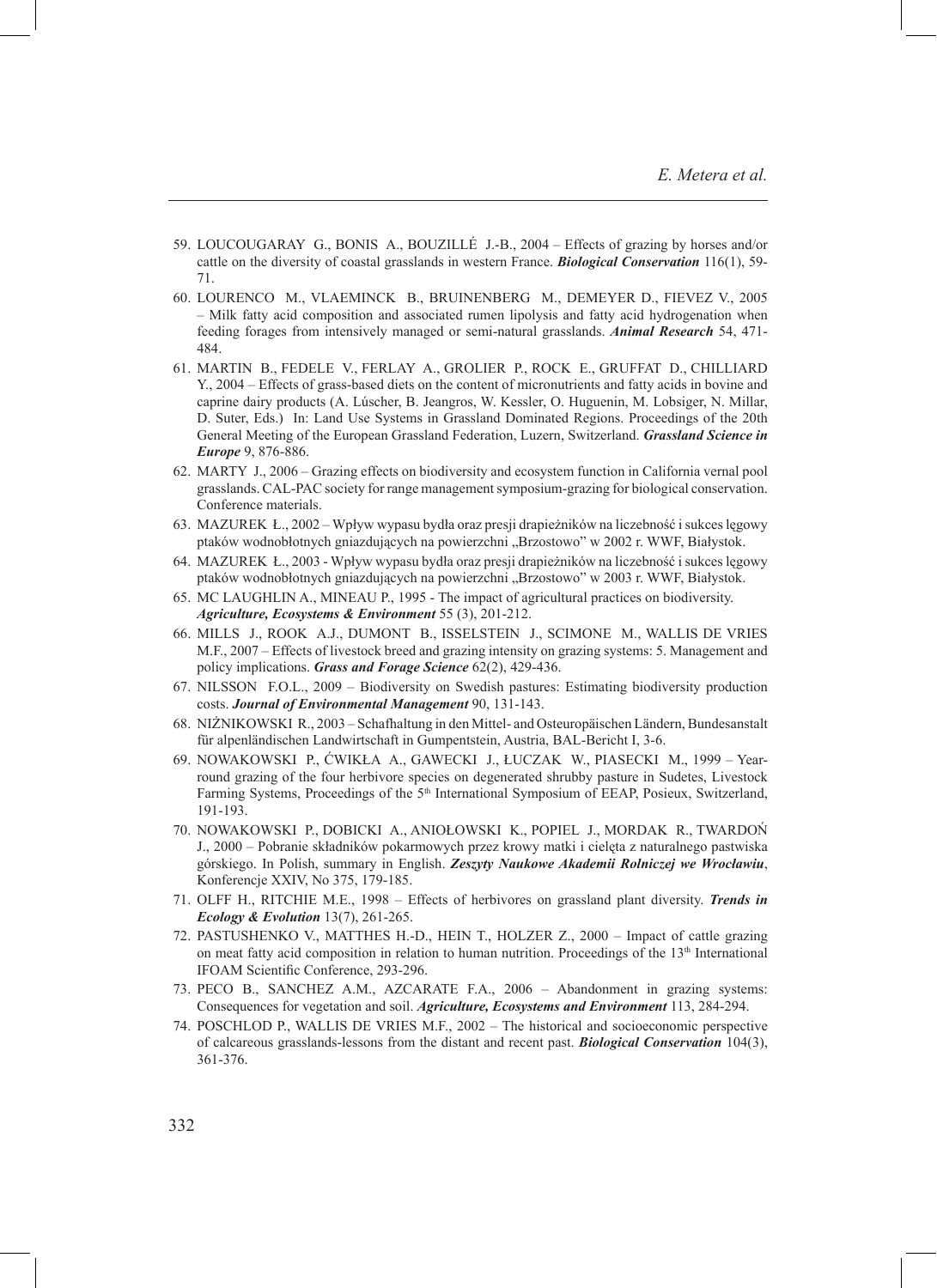- 75. RAZIMINOWICZ R.H., KREUZER M., SCHEEDER M.R.L., 2006 Quality of retail beef from two grass-based production systems in comparison with conventional beef. *Meat Science* 73, 351- 361.
- ROGALSKI M., WIECZOREK A., KARDYNSKA S., PLATEK K., 2001 Effect of grazing 76. animals on floristic biodiversity of the sward. In Polish, summary in English*. Zeszyty Problemowe Postępów Nauk Rolniczych* 478, 65-70.
- 77. ROOK A. J., DUMONT B., ISSELSTEIN J., OSORO K., WALLIS DE VRIES M.F., PARENTE G., MILLS J., 2004 – Matching type of livestock to desired biodiversity outcomes in pastures: a review. *Biological Conservation* 119, 137-150.
- 78. RUSSELL J.R., BETTERIDGE K., COSTAL D.A., MACKAY A.D., 2001 Cattle treading effects on sediment loos and water infiltration. *Journal of Range Management* 54, 184-190.
- 79. SANDERSON F.J., KLOCH A., SACHANOWICZ K., DONALD P.F., 2009 Predicting the effects of agricultural change on farmland bird populations in Poland. *Agriculture, Ecosystems and Environment* 129, 37-42.
- SAWICKI B., 2006 The role of fodder, landscape and tourist constant grasslands at the Kozłowiecki 80. Landscape Park. *Annales of the University of Maria Curie Sklodowska*, Sec. E, 61, 361-367.
- SCIMONE M., ROOK A.J., GAREL J.P., SAHIN N., 2007 Effects of livestock breed and grazing 81. intensity on grazing systems: 3. Effects on diversity of vegetation. *Grass and Forage Science* 62(2), 172-184.
- SEHESTED J., STOEGAARD K., DANIELSEN V., ROEPSTORFF A., MONRAD J., 2004 82. Grazing with heifers and sows alone or mixed: herbage quality, sward structure and animal weight gain. *Livestock Production Science* 88(3), 223-238.
- SMIT H.J., METZGER M.J., EWERT F., 2008 Spatial distribution of grassland productivity and 83. land use in Europe. *Agricultural Systems* 98, 208-219.
- 84. SODER K.J., ROOK A.J., SANDERSON M.A., GOSLEE S.C., 2007 Interaction of plant species diversity on grazing behaviour and performance of livestock grazing temperate region pastures. Congrčs Beyond the Plant: Biodiversity Impacts on the Grazing Animal. CSSA Symposium  $(11/2005)$  47(1), 416-425.
- 85. SOEGAARD K., SEHESTED J., DANIELSEN V., 2000 Mixed grazing with heifers and pregnant sows. *Grassland Science in Europe* 5, 359-361.
- 86. SOUSSANA J.-F., DURU M., 2007-Grassland science in Europe facing new challenges: biodiversity and global environmental change. *Perspectives in Agriculture, Veterinary Science, Nutrition and Natural Resources* 2(2), 1-11.
- STRZAŁKOWSKA N., JÓŹWIK A., BAGNICKA E., KRZYŻEWSKI J., HORBAŃCZUK J.O., 87. 2009a – Studies upon genetic and environmental factors affecting the cholesterol content of cow milk. I. Relationship between the polymorphic form of beta-lactoglobulin, somatic cell count, cow age and stage of lactation and cholesterol content of milk. *Animal Science Papers and Reports* 27 (2), 95-103.
- STRZAŁKOWSKA N., JÓŹWIK A., BAGNICKA E., KRZYŻEWSKI J., HORBAŃCZUK J.O., 88. 2009b – Studies upon genetic and environmental factors affecting the cholesterol content of cow milk. II. Effect of silage type offered. *Animal Science Papers and Reports* 27 (3), 199-206.
- 89. STRZAŁKOWSKA N., JOZWIK A., BAGNICKA E., KRZYŻEWSKI J., HORBANCZUK K., PYZEL B., HORBAŃCZUK J.O., 2009c – Chemical composition, physical traits and fatty acid profile of goat milk as related to the stage of lactation. *Animal Science and Reports* 27 (4), 263- 272**.**
- TALLOWIN J.R.B., ROOK A.J., RUTTER S.M., 2005 Impact of grazing management on 90. biodiversity of grasslands. *Animal Science* 81, 193-198.